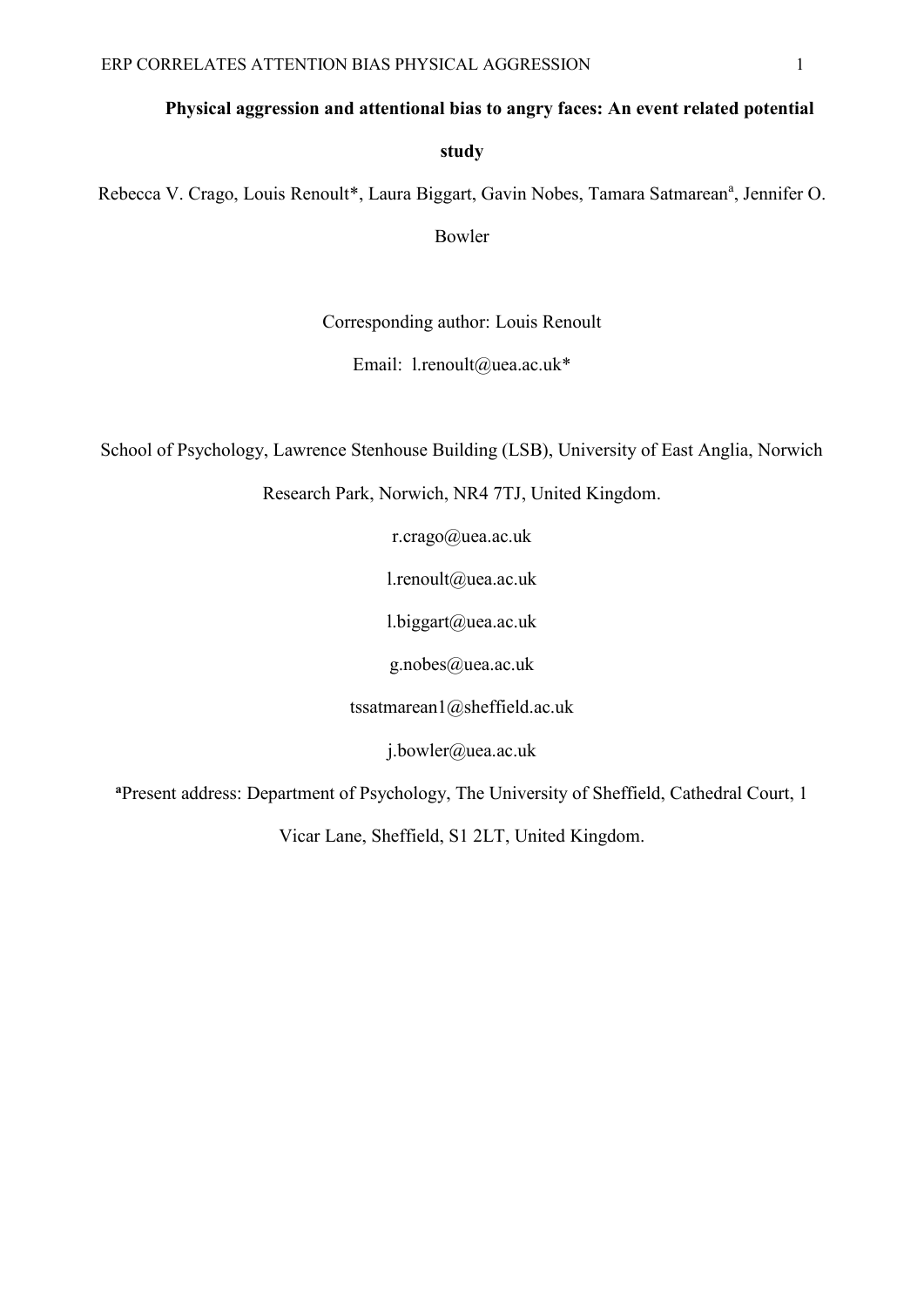#### **Abstract**

This study aimed to identify the neural correlates of aggression-related attentional selectivity to angry faces in physical aggression. Physical aggression in a non-clinical sample of young men (*N* = 36) was measured using an aggression questionnaire. Visual attentional bias to angry faces was assessed using a dot-probe task during which angry and neutral faces were presented simultaneously, and EEG was recorded. Median split and correlational analyses were conducted to assess the relationship between physical aggression and attentional bias. Behavioural results indicated that higher levels of physical aggression were associated with greater attentional bias to angry faces. ERP results revealed an interaction where males with higher physical aggression had undifferentiated P3 amplitudes to angry and neutral trials, whereas low physical aggression males exhibited greater P3 amplitude to angry than to neutral trials (effect of probe congruency). Increased levels of physical aggression were also significantly correlated with increased P3 amplitude to probes replacing neutral faces, relative to angry faces. It was concluded that the aggressive males selectively attend to angry faces, and that attentional bias is characterized by undifferentiated P3 amplitude. We propose that this results from an inferior ability to downregulate competing angry face distractors when responding to probes replacing neutral faces (as reflected by the P3 response). These findings indicate that attentional bias to angry faces in individuals with higher physical aggression is characterized by a distinctive ERP signature; this could inform the development of therapeutic interventions seeking to reduce aggression.

*Keywords:* physical aggression; attentional bias; angry faces; event-related potential; P3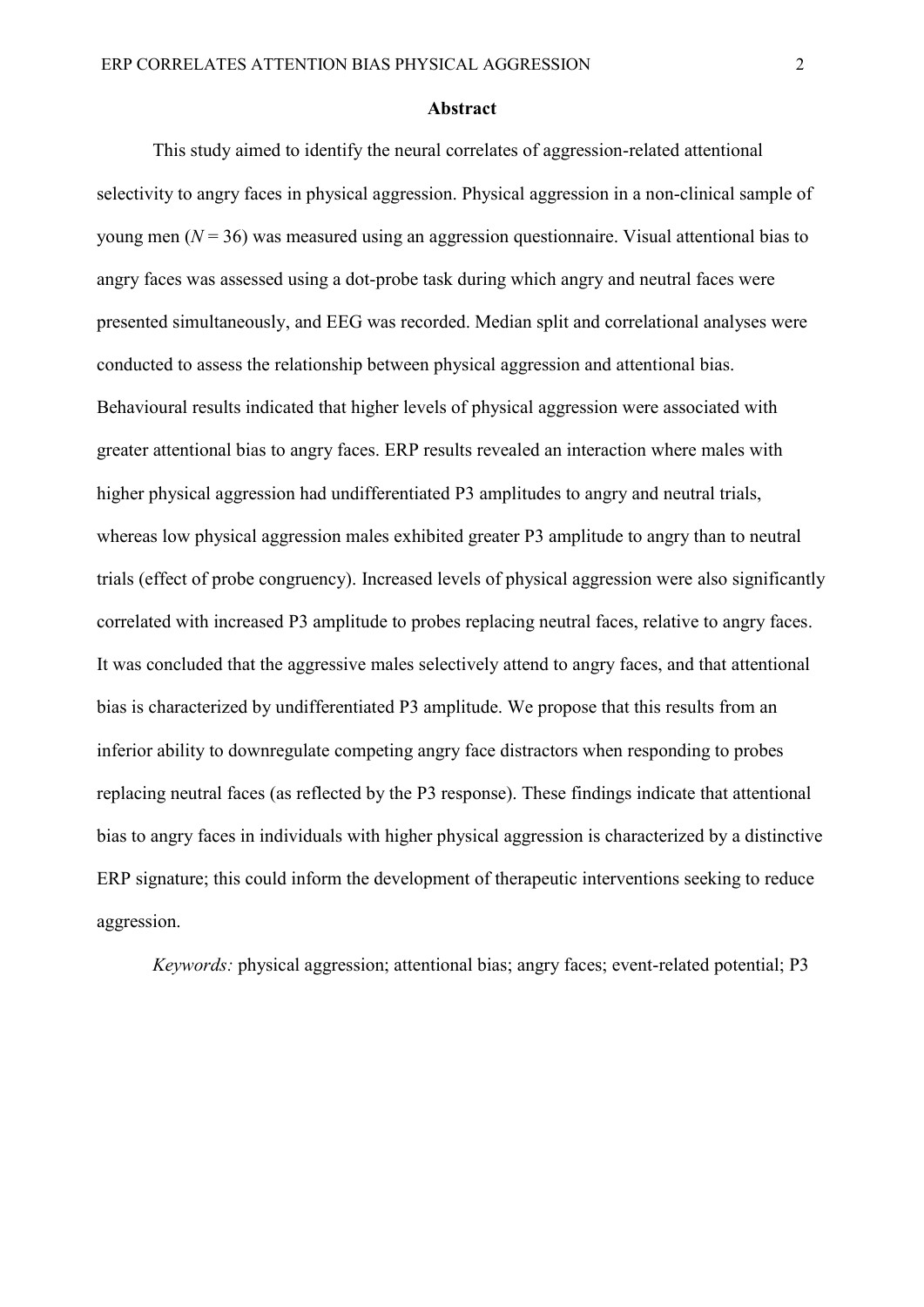Highlights:

- Physical aggressors' attention is biased to angry faces, characterized by a distinct ERP signature.
- More aggressive people show similar P3 amplitudes to angry and neutral faces.
- Their P3 amplitude response to neutral faces suggests poor inhibition of angry face distractors.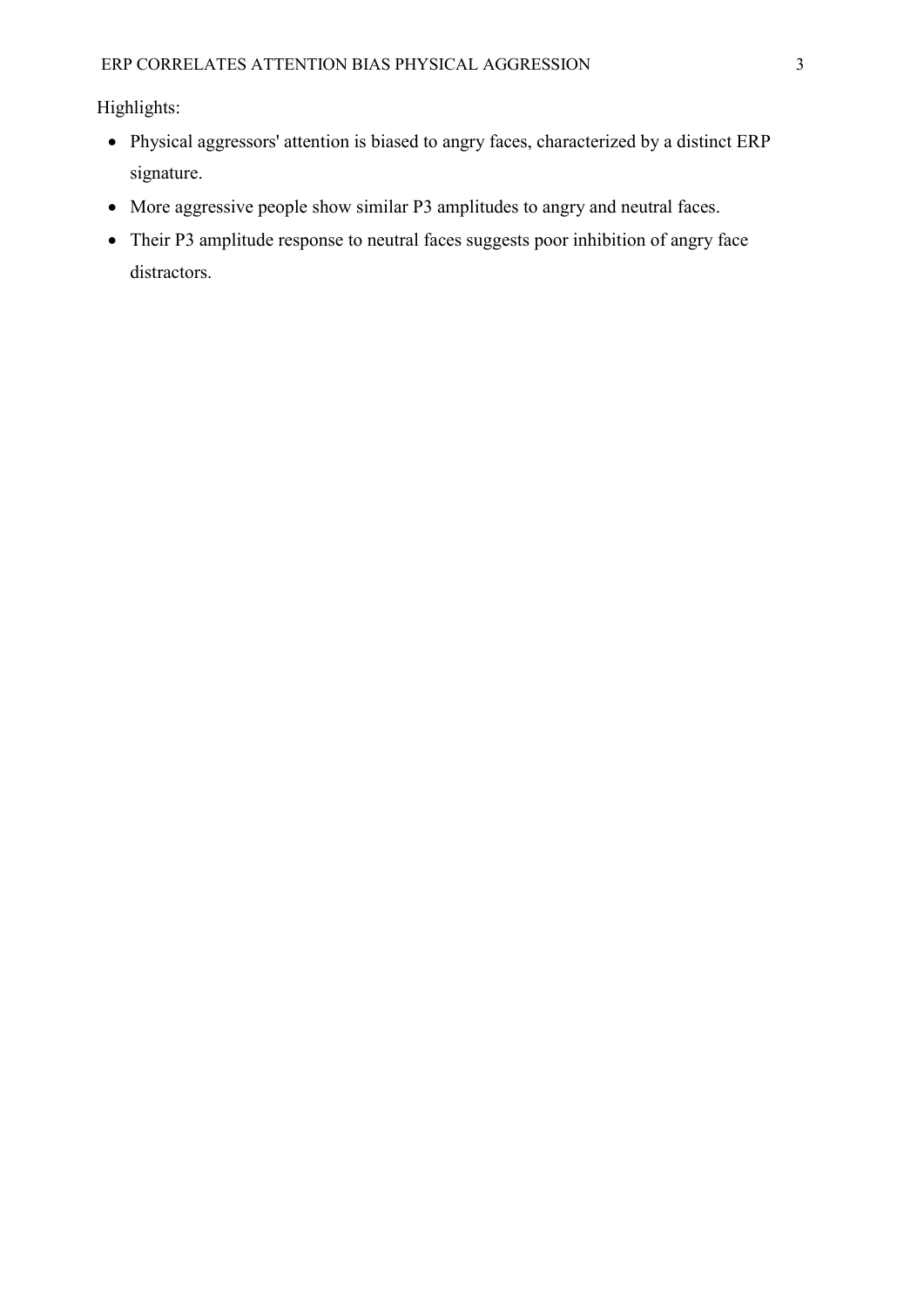#### **1. Introduction**

Cognitive theories of aggression (e.g., Crick & Dodge, 1994; Wilkowski & Robinson, 2010) highlight the role of increased attention to aggressive cues over non-aggressive cues (attentional bias; e.g., Mellentin, Dervisevic, Stenager, Pilegaard & Kirk, 2015 for review). According to these theories, hostility-related selective attention, which drives aggression, is the product of increased stimulus-driven attentional capture by angry cues, combined with suboptimal effortful regulatory control (e.g., Strack & Deutsch, 2004; Wilkowski & Robinson, 2010). Biased selectivity in aggression is particularly associated with later stages of attention when ruminative processes and difficulties in disengaging from hostile stimuli can influence attentional capture (Wilkowski & Robinson, 2010). Nevertheless, attentional bias is not based on conscious awareness of the stimuli and is thought to occur at a relatively automatic level of processing (e.g., Beck & Clark, 1997; Mogg et al., 1993, 1995b; 1998; Wiers, Gladwin, Hofmann, Salemink, & Ridderinkhof, 2013). Numerous studies have demonstrated visual attentional bias towards negative stimuli in psychopathology. For example, in anxiety attentional bias is indicated by impaired processing of target benign words or images in the presence of threat distractors (e.g., Bar-Haim et al., 2007 for review). It is likely that different disorders are characterized by different processing biases (Beck & Clark, 1997; Wilkowski & Robinson, 2010), yet comparatively few studies have investigated attentional bias in aggression.

Behavioural paradigms used to examine valence-driven attentional allocation in aggression have included the dot-probe task (e.g., Maoz et al., 2017; Smith & Waterman, 2003) and the emotional Stroop task (e.g., Brugman et al., 2016; Smith & Waterman, 2003). The dotprobe task (MacLeod, Tata, and Mathews, 1986; MacLeod et al., 2002) was designed to assess the relative allocation of attention to simultaneously presented aversive and neutral stimuli, thereby providing a more direct assessment of competition models of attentional selectivity (e.g., Desimone & Duncan, 1995) compared with tasks that present stimuli centrally one at a time (Bishop 2008; MacLeod, Mathews, Tata, 1986). For example, Smith and Waterman (2003)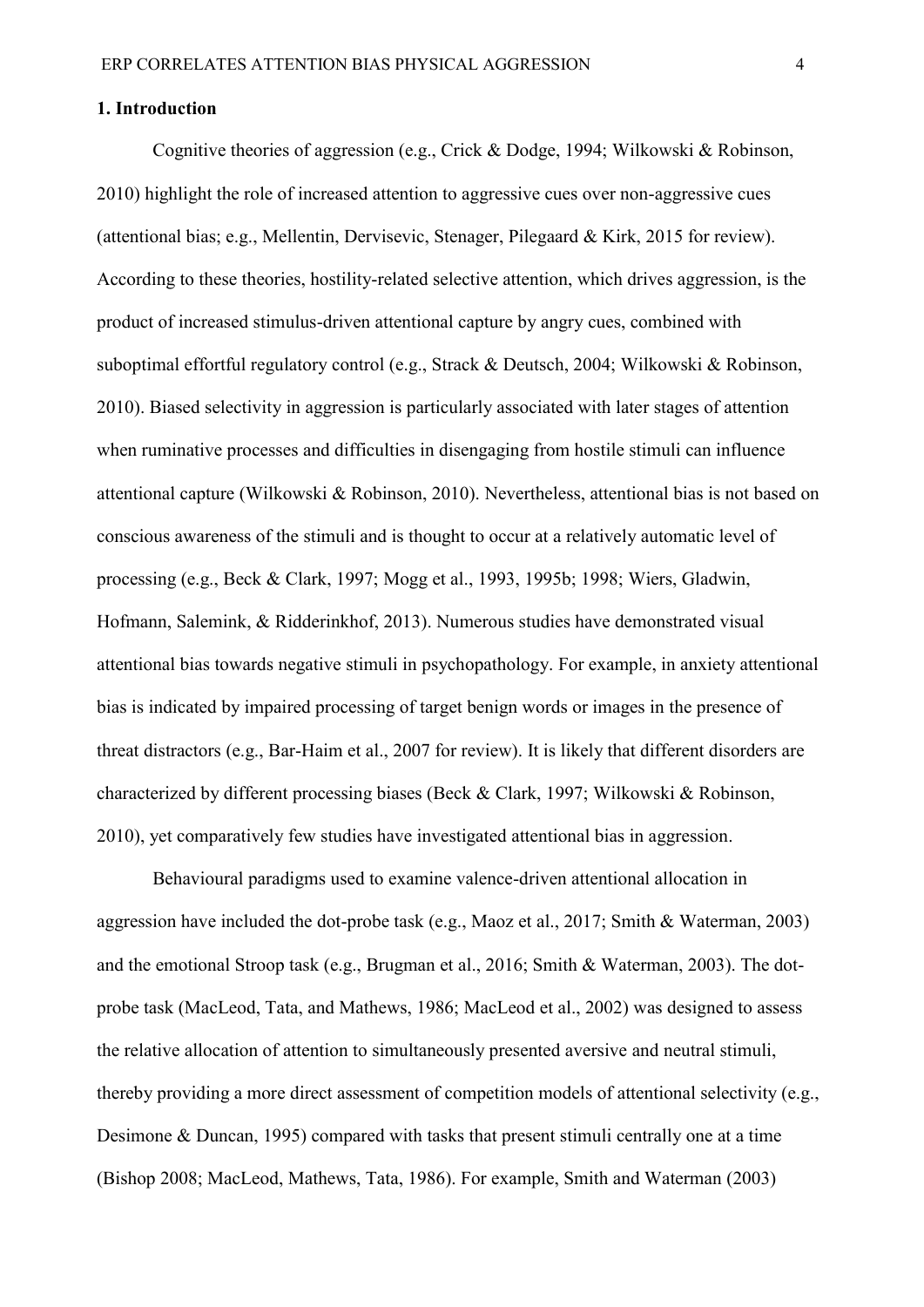presented aggression-related (violent) and neutral word pairs onscreen for 500ms to violent offenders, non-violent offenders, and an undergraduate control group. Violent offenders responded significantly more rapidly to probes replacing violent versus neutral words in comparison with the undergraduate control group, suggesting that the violent offenders group attended more rapidly to that region of the visual display. However, reaction time measures used in these studies represent not only the cognitive processes of interest, such as selective attention, but also a complex combination including evaluative, decision, and motor processes. To understand the cognitive processes involved with hostile-related attentional bias in individuals with differing levels of aggression, the use of neurological research methods may prove beneficial.

The event-related potential (ERP) technique provides a direct measure of neural activity evoked by events of interest and allows partial isolation of distinct cognitive processing stages (reviewed in Luck, 2005). The P3 waveform comprises several distinguishable ERP components and the term is most often used in the literature to refer to the P3b component. The latter is only present for task-relevant stimuli, in other words, for stimuli which are expected to some degree in the context of the task being completed (for review see Polich, 2007). This ERP component appears as a positive deflection at posterior parietal sites between 300ms and 800ms after stimulus onset. It is particularly sensitive to selective attention, that is, the differential processing of stimuli in relation to their task relevance (Coles, Smid, Scheffers, & Otten, 1995; Polich, 2007). The temporo-parietal attentional network appears to be a crucial generator of this ERP component (Knight et al., 1989; Verleger et al., 1994; Yamaguchi & Knight, 1992).

There is growing evidence from the anxiety literature that attentional bias towards threat stimuli (mood-congruence) could be associated with variations in the amplitude of the P3 during the dot-probe task (Leutgeb, Sarlo, Schöngassner, & Schienle, 2015; Sass, Evans, Xiong, Mirghassemi, & Tran, 2017), providing an electrophysiological marker of distorted attentional allocation to threat (MacNamara, Kappenman, Black, Bress, & Hajcak, 2013). In aggression,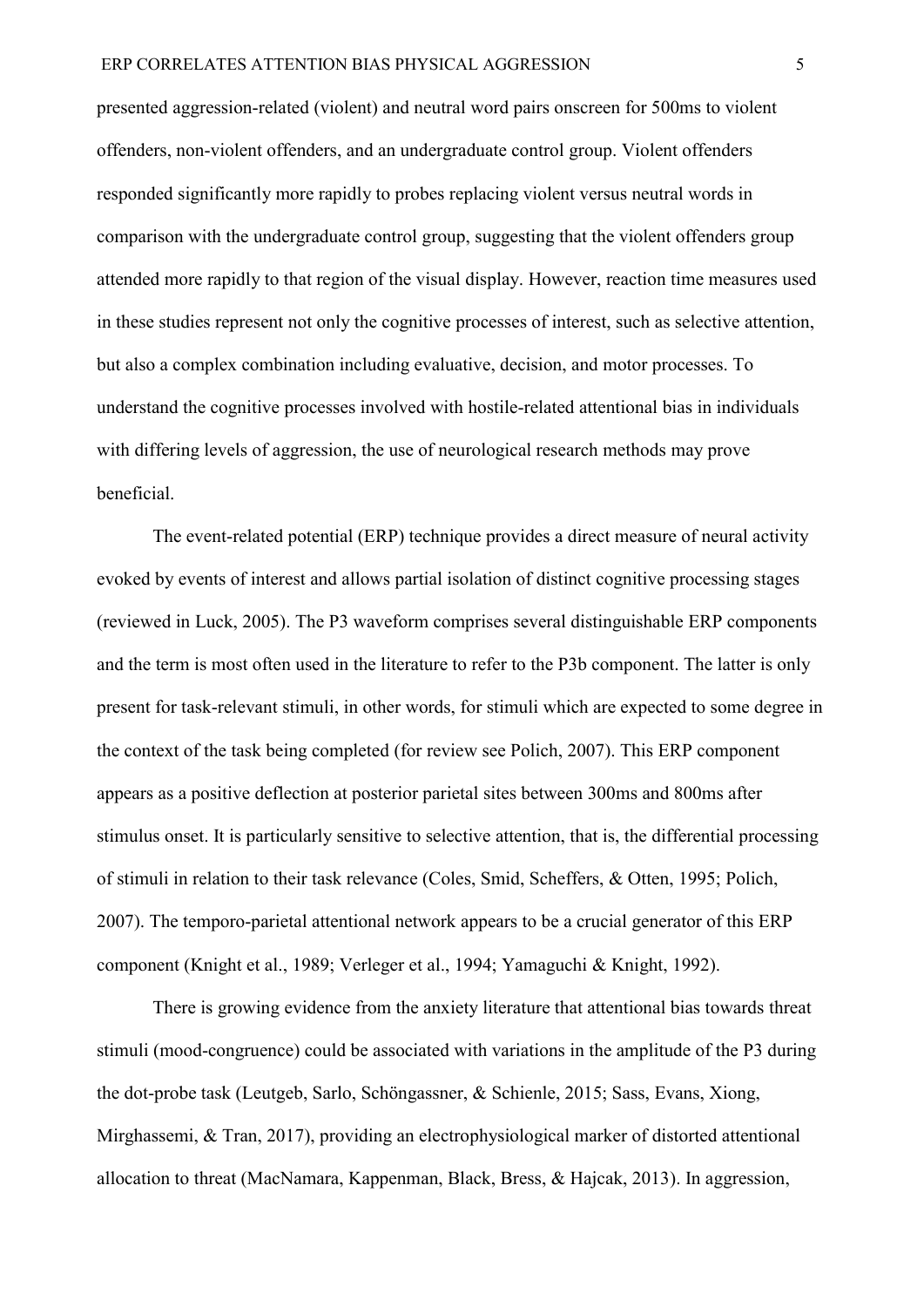attenuated P3 amplitude has been associated with adult antisocial behaviour (Gao et al. 2013) and violent offending (Bernat et al., 2007), which may reflect ineffectual processing of salient social stimuli and compromised executive function and response inhibition (Bernat et al., 2007; Patrick, 2008). Although visual attentional bias measured using the dot-probe task is also associated with physically aggressive behaviour (Smith & Waterman, 2003), no studies have measured the ERP correlates of dot-probe attentional bias in physical aggression, and none have investigated the neural correlates of attentional bias to angry faces in this population.

Nevertheless, a handful of studies have investigated ERP and valence-driven attentional selectivity in aggression using the modified oddball task (e.g., Helfrizt-Sinville & Stanford, 2015; Surguy & Bond, 2006). During this task, aversive and benign stimuli are presented individually on screen at different pre-determined frequencies. Two types of neutral word occur with a set frequency (e.g., 20:80): rare neutral stimuli (target) and frequent neutral stimuli (non-target). Also presented are non-target valenced stimuli at the same frequency as the neutral rare stimuli. The participants' task is to respond to the rare neutral target words and ignore the non-target (neutral and valenced) words. These studies report evidence of less differentiated P3 activity between threat-related and neutral words in individuals with high trait aggression, which may reflect similar allocation of attentional resources to process both types of stimuli (Helfritz & Stanford, 2015). In their study, Helfritz-Sinville and Stanford (2015) used a modified oddball task to assess the P3 component in relation to attentional biases in the processing of threat words. They investigated how two major subtypes of physically aggressive men - reactive (impulsive) and premeditated - process social and physical threat words compared with non-aggressive individuals. They found that the non-aggressive group showed increased P3 amplitude to both social and physical threat words compared with neutral words. This enhanced processing was not demonstrated in the aggressive groups. Reactive and premeditated aggressors had similar P3 response to threat words and neutral words.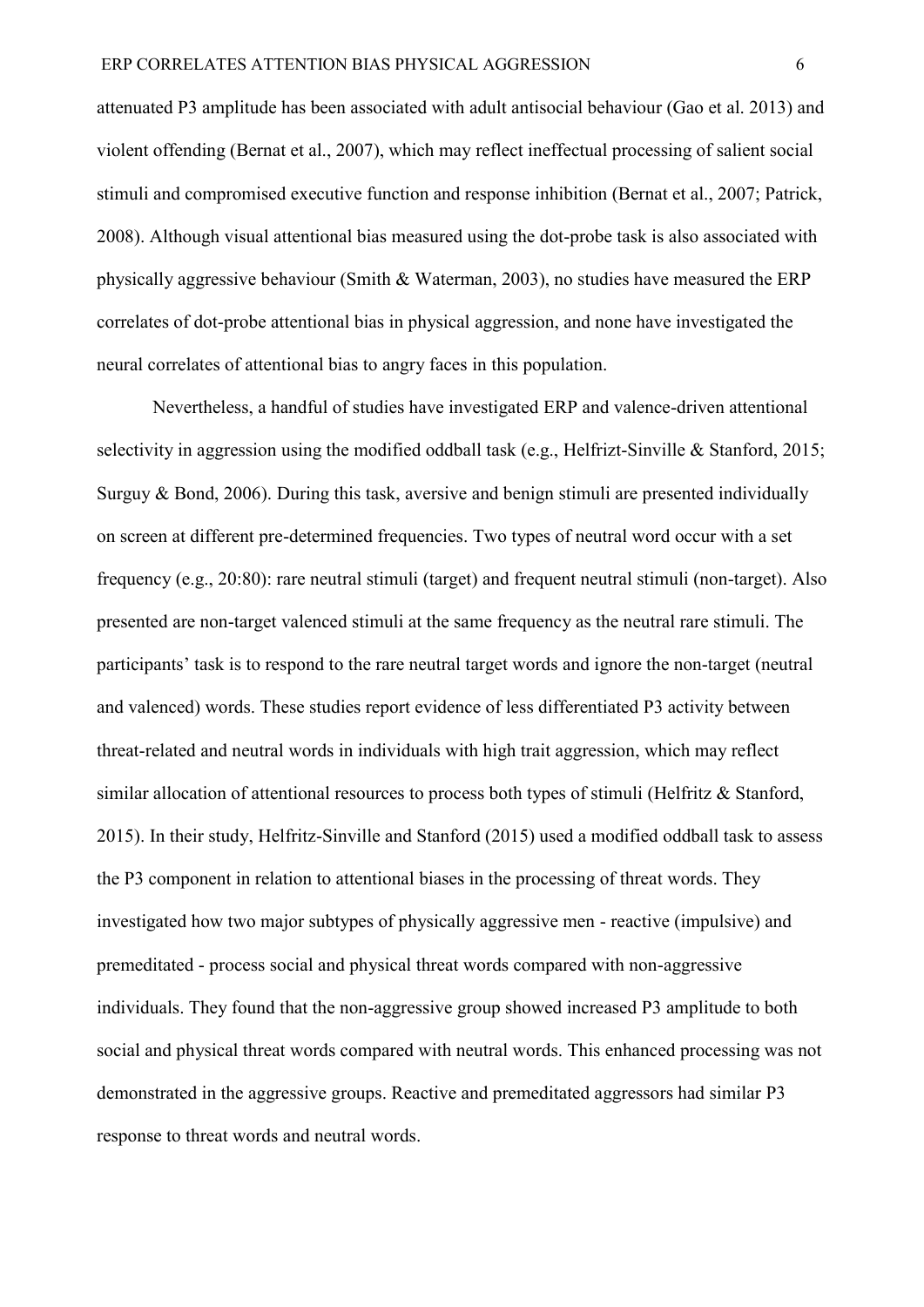Collectively, findings suggest a behavioural bias towards aggression-related words in line with current cognitive models of aggression (Wilkowski & Robinson, 2010). They also suggest that a key electrophysiological marker of selective attention, the P3 ERP component, may be similar across stimulus types in aggression-prone individuals when presented with hostilityrelated and neutral words. However, findings thus far do not demonstrate whether high aggression promotes increased P3 in response to neutral stimuli, or reduced P3 in response to threat/anger-related stimuli. Moreover, to our knowledge, no studies have used the dot-probe assessment of attentional bias to measure P3 amplitude in response to simultaneously presented angry versus neutral faces.

This work was driven by three main hypotheses. The initial aim was to replicate and extend previous findings through examining whether non-clinical individuals with high trait physical aggression display a visual attentional bias towards angry faces using the dot-probe task. The first hypothesis was that increased physical aggression scores would be associated with increased attentional bias to angry faces.

Second, we aimed to determine the neural characteristics of this bias by simultaneously examining its ERP correlates. The current study investigated neural processing relating to attentional bias, specifically in physical aggression. Compared with anger or hostility, which are implicit forms of aggression, and verbal aggression, which is less severe, physical aggression is a measurable explicit behavioural response which is an expression of anger. We recruited a maleonly sample because males show higher levels of physical aggression than females (Archer, 2004). Inclusion of these variables allowed for comparison with previous work by Helfritz-Sinville and Stanford (2015), which explored the processing of threat words in impulsive and premeditated physically aggressive men.

Importantly, as the P3 component is often widely distributed over posterior parietal sites (Coles, Smid, Scheffers, & Otten, 1995; Polich, 2007), we explored between-group differences at parietal electrodes 300 to 500ms post-probe onset, which is the typical latency of P3 effects in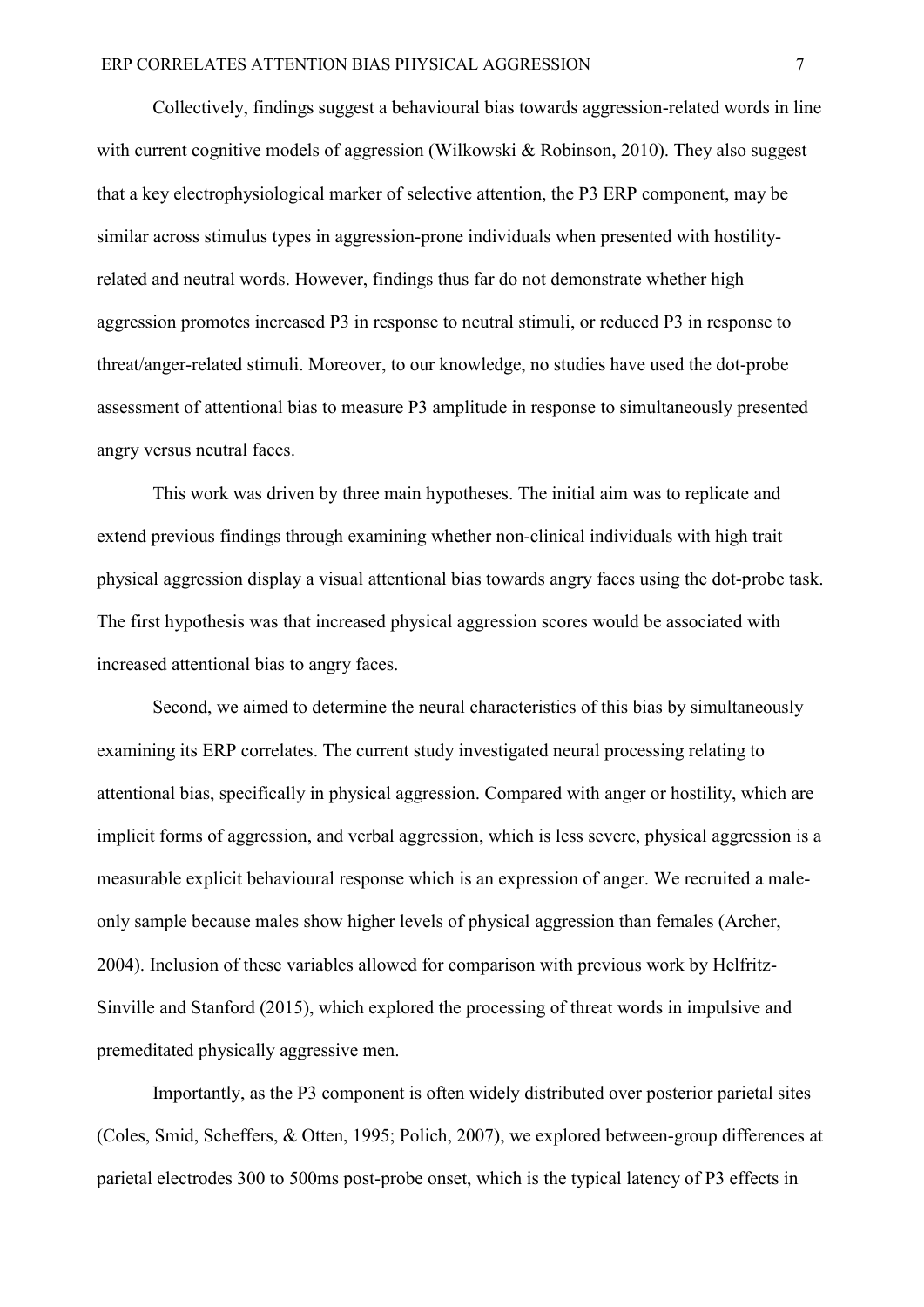young adults in signal detection tasks (van Dinteren, Arns, Jongsma, & Kessels, 2014). This allowed us to overcome limitations of previous studies that typically reported only a few midline electrodes, and to identify more precisely the neurocognitive processes related to physical aggression. Moreover, to better understand the association between P3 and aggression, we used a novel paradigm to investigate separate ERPs evoked by neutral and angry faces in relation to physical aggression scores. Our second prediction was that, relative to participants with low levels of physical aggression, attentional bias in participants with increased levels of physical aggression would be characterized by similarity in evoked P3 amplitude to probes replacing angry and neutral faces (i.e., no effect of probe congruency).

Finally, it was hypothesised that physical aggression scores would correlate with increased P3 amplitude to probes replacing neutral relative to angry faces.

## **2. Results**

### *2.1 Group characteristics*

Participants were categorized into high and low aggression groups based on a median split of the Buss and Perry Aggression Questionnaire (BPAQ; Buss & Perry, 1992) physical aggression subscale score ( $Mdn = 18.0$ , range = 9-40). The high aggression ( $M = 27.81$ ,  $SD =$ 5.81) and low aggression ( $M = 13.01$ ,  $SD = 2.67$ ) groups differed significantly in physical aggression score,  $t(29) = 9.01$ ,  $p < .001$ ,  $d = 3.27$ . The physical aggression score of the high aggression group was comparable to mean physical aggression scores in violent offenders (*M* = 27.27,  $SD = 8.31$ ) reported by Smith and Waterman (2003).

### *2.2 Behavioural results: dot-probe task. Congruency and Physical Aggression*

Pearson correlations revealed that attentional bias index to angry faces negatively correlated with physical aggression,  $r(31) = -.348$ ,  $p = .047$ , indicating that those participants with higher levels of physical aggression responded more quickly when probes replaced angry rather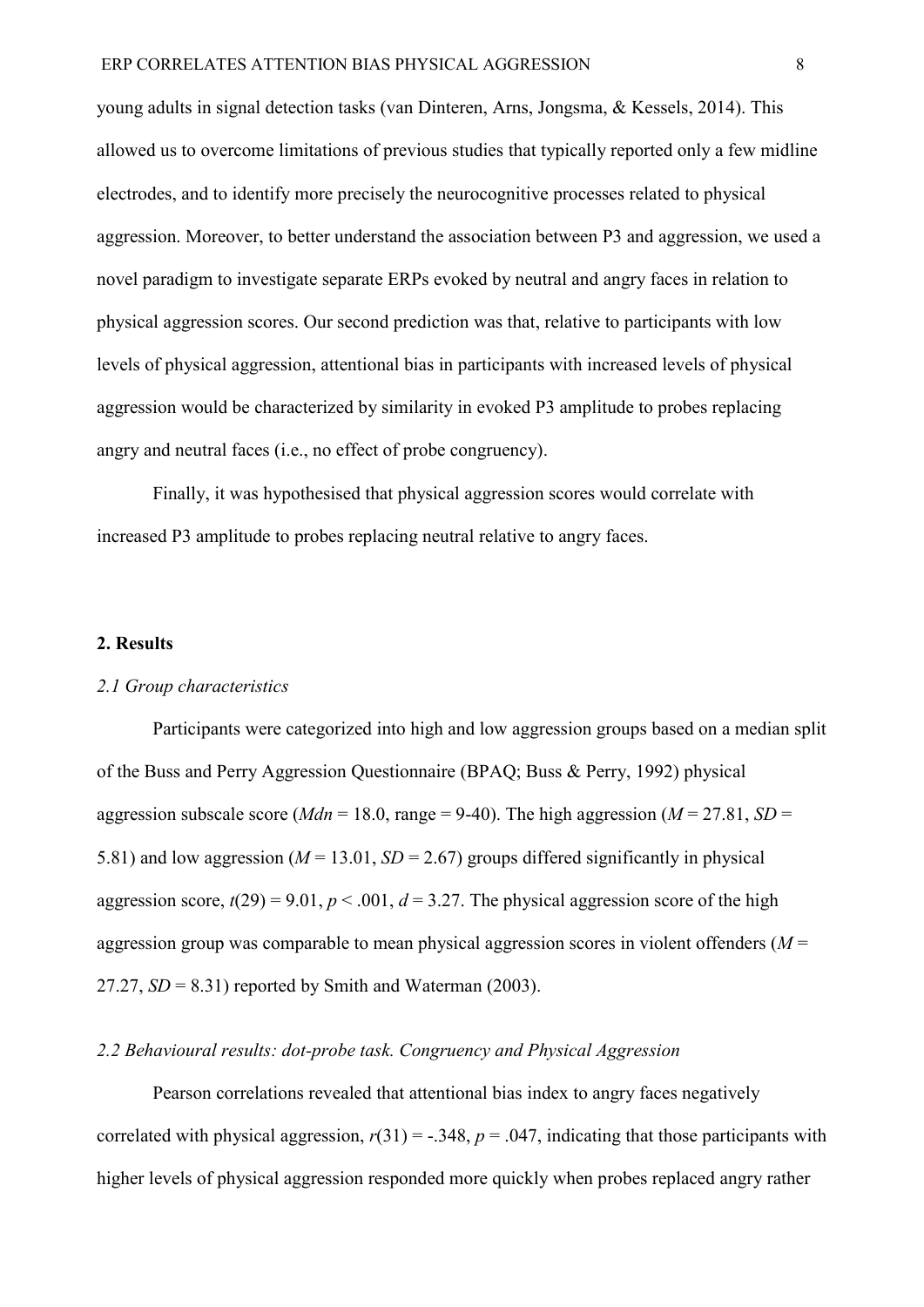than neutral faces (congruent). However, one-way ANOVA results revealed a non-significant effect of congruency,  $F(1, 29) = 2.82$ ,  $p = .104$ ,  $\eta_p^2 = .088$ , and congruency did not interact with physical aggression,  $F(1, 29) = 0.93$ ,  $p = .342$ ,  $\eta_p^2 = .031$ , although means were in expected directions (see Table 1).

Table 1. Mean reaction times (and *SD*s) to angry and neutral faces for high and low physical aggression groups

|               | High aggression | Low aggression | Whole sample   | $p$ -value |
|---------------|-----------------|----------------|----------------|------------|
|               | $(n=16)$        | $(n=15)$       | $(N = 31)$     |            |
| Angry faces   | 575.72 (67.99)  | 576.30 (56.30) | 576.97 (63.75) | .980       |
| Neutral faces | 584.00 (65.21)  | 578.53 (60.39) | 581.48 (63.91) | .811       |
| Bias index    | $-8.28(18.49)$  | $-2.23(16.24)$ | $-4.52(17.19)$ | .342       |
| $p$ -value    | .093            | .603           | .141           |            |

# *2.3 ERP Results*

## *2.3.1 Interactions between Congruency and Physical Aggression.*

A mixed model ANOVA with congruency (probe replaced angry versus neutral face), electrode (4 levels), and hemisphere (left versus right) as the within-subjects factors, and physical aggression as the between-subjects factor, was conducted on the 800-1000ms data (corresponding to 300-500ms post arrow probe onset). Results revealed a significant interaction between hemisphere, congruency and physical aggression,  $F(1, 29) = 8.46$ ,  $p = .007$ ,  $\eta_p^2 = 0.226$ . Further analyses revealed a significant congruency by physical aggression interaction in the right hemisphere,  $F(1, 29) = 7.62$ ,  $p = .01$ ,  $\eta_p^2 = 0.208$ , which was not qualified by an interaction with electrode,  $F(3, 87) = 0.45$ ,  $p = .61$ ,  $\eta_p^2 = 0.015$ . There were no significant interactions with physical aggression in the left hemisphere (congruency by physical aggression, *p* = .491;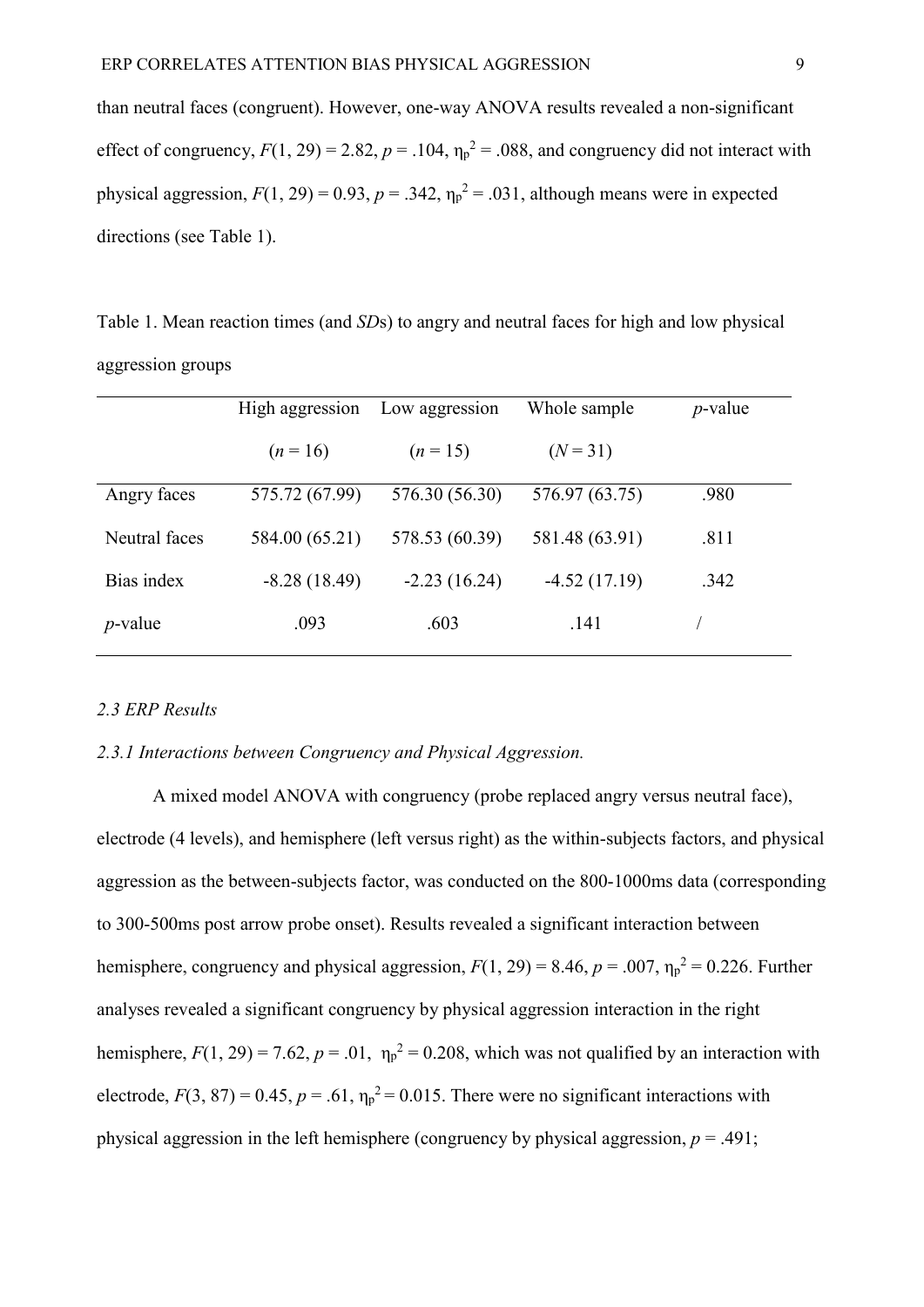electrode by physical aggression,  $p = .709$ ; congruency by electrode by physical aggression,  $p =$ .658).

Next, as there was no significant interaction between electrode and physical aggression at either step, amplitudes were averaged across the four right hemisphere electrodes for each trial type (probe replaced angry face / probe replaced neutral face), and paired samples *t*-tests (2 tailed) were performed on these data within each physical aggression group. In the higher physical aggression group, mean amplitudes to probes replacing angry faces  $(M = 3.96, SD =$ 3.62) did not reliably differ from amplitudes to probes replacing neutral faces ( $M = 4.74$ ,  $SD =$ 4.25),  $t(15) = -1.50$ ,  $p = 0.155$ ,  $d = 0.367$  (see Figure 1). In the low physical aggression group, mean amplitudes to probes replacing angry faces  $(M = 3.81, SD = 2.97)$  were significantly higher than to probes replacing neutral faces ( $M = 2.30$ ,  $SD = 2.80$ ),  $t(14) = 2.32$ ,  $p = .036$ ,  $d = 0.60$ (Figure 1).

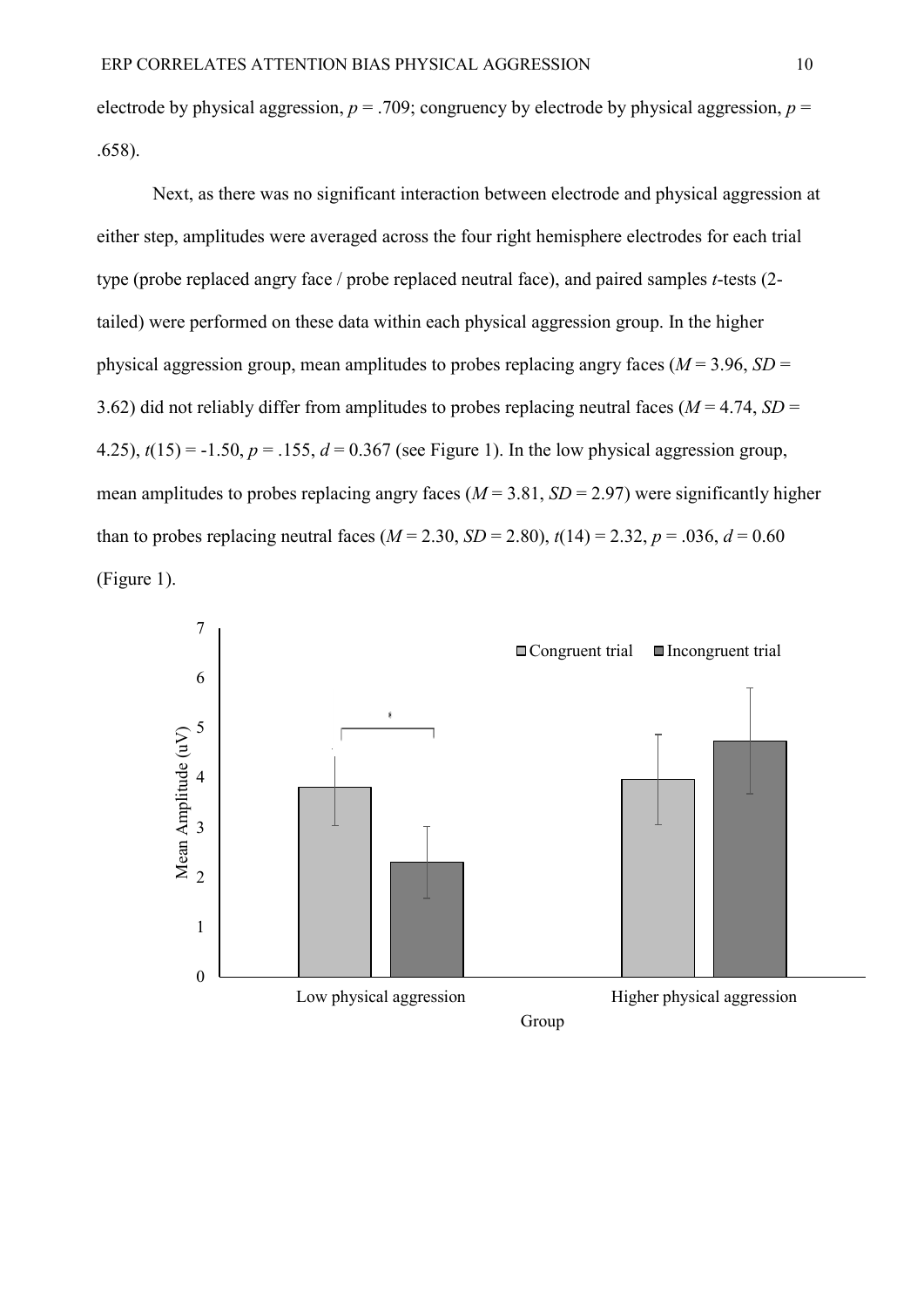Figure 1. Mean evoked amplitudes (300-500ms post-probe onset) to arrows replacing angry faces (congruent trial) and arrows replacing neutral faces (incongruent trial) during the dot-probe task by physical aggression group. Error bars represent  $\pm 1$  standard error.

Inspection of the waveforms confirmed that angry trials (congruent) were associated with more positive amplitude compared with neutral (incongruent) trials in the low aggression group (see Figure 2). This effect had a classic right-side posterior distribution (e.g., Davidson, 1993; Mogg & Bradley, 2002; Polich, 2007), with maximal amplitudes distributed across right-sided parietal electrodes, extending to temporo-parietal sites (see Figure 3). Overall, these results suggest that P3 effects of congruency are more salient in the low physical aggression group compared to the high physical aggression group.

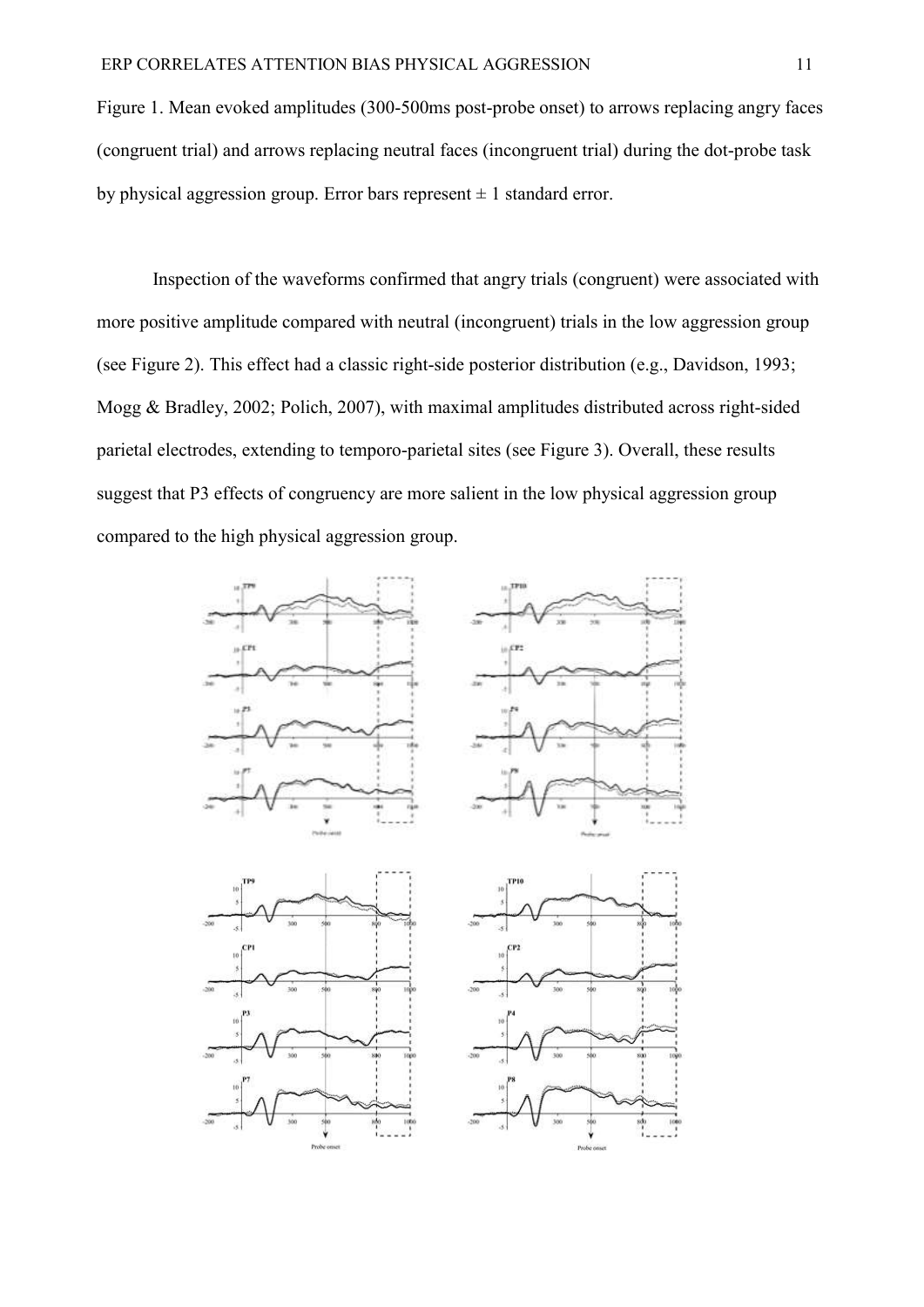Figure 2. Grand average ERPs for the effect of congruency in participants with low (upper pane;  $n = 15$ ) and higher (lower pane;  $n = 16$ ) physical aggression scores. Mean amplitude to congruent trials (black) are compared with mean amplitude to incongruent trials (dotted) for the 300-500ms post-probe time window (boxed area).



Figure 3*.* Scalp maps of congruency effects (angry minus neutral) between 300ms and 500ms post-probe in the low (left pane;  $n = 15$ ) and higher (right pane;  $n = 16$ ) physical aggression groups.

Finally, early effects of congruency were also observed before probe onset (300-500ms post-face onset; see Figure 2), confirming that a pre-probe baseline would not have been appropriate (Mingtian et al., 2011; Poulsen et al., 2005), as 300-500 post-face onset would correspond to -200 to 0 pre-probe baseline. An ANOVA indeed showed a near-significant interaction between trial congruency and physical aggression,  $F(1,29) = 3.26$ ,  $p = .089$ ,  $\eta_p^2 =$ 0.101. The congruency by hemisphere by physical aggression interaction was not significant before probe onset,  $F(1, 29) = 1.14$ ,  $p = .295$ ,  $\eta_p^2 = .038$ , and none of the other interactions with physical aggression reached significance (all *Fs* < 1, except hemisphere by physical aggression,  $F(1, 29) = 3.096$ ,  $p = .089$ ,  $\eta_p^2 = .155$ ). To further investigate whether congruency effects were also evident before probe onset, the trend-level congruency by physical aggression interaction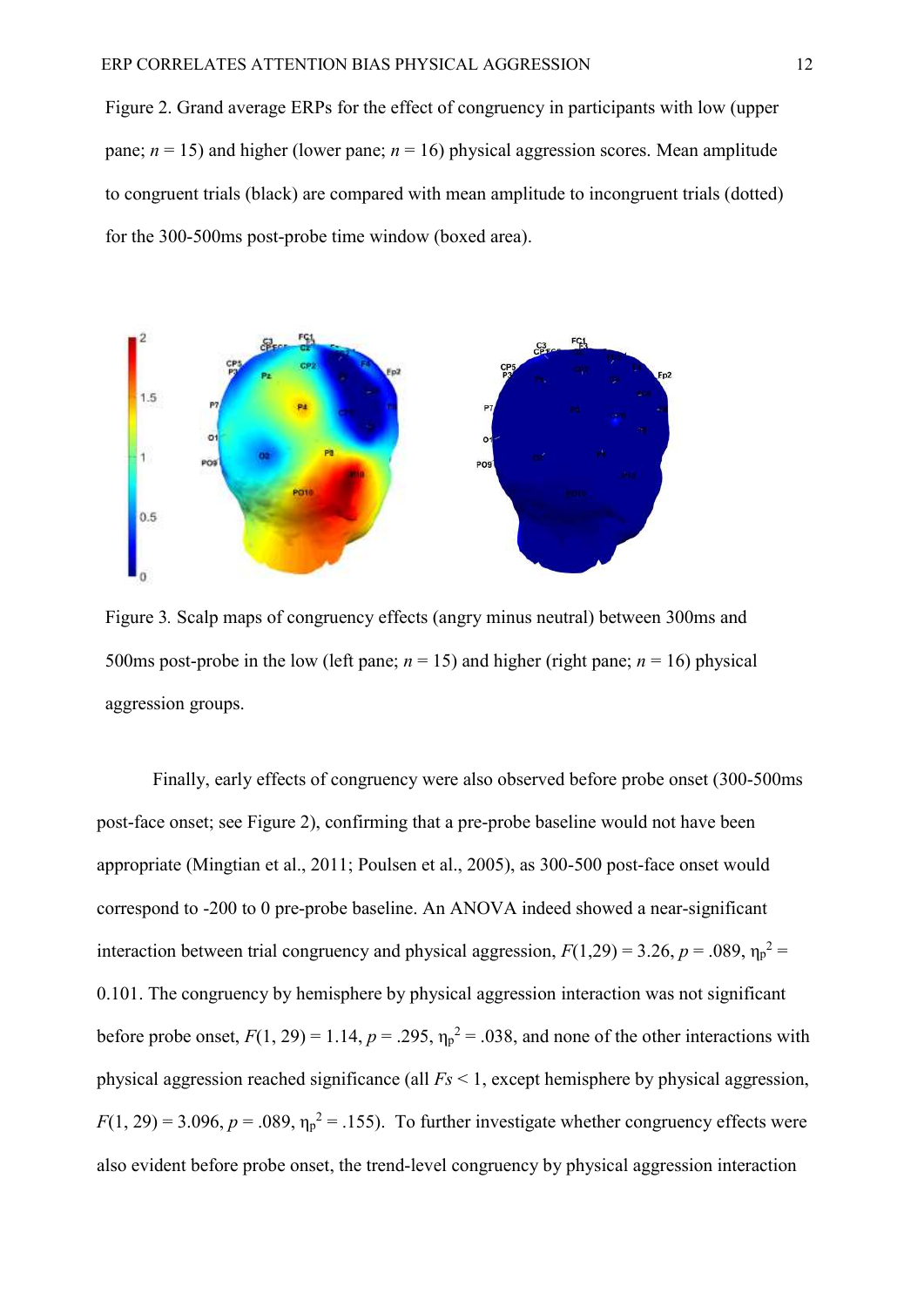was followed up with paired-sample *t*-tests (2-tailed); these were performed within each physical aggression group on amplitudes averaged across the four electrodes, across both hemispheres. In the higher physical aggression group, there was no difference in amplitude to face-pairs on trials where the probe would replace the angry face  $(M = 6.09, SD = 2.87)$  versus pre angerincongruent trials ( $M = 6.26$ ,  $SD = 3.22$ ),  $t(15) = -.365$ ,  $p = .720$ ,  $d = -0.09$ . In the low physical aggression group, amplitude was unexpectedly higher on average to face-pairs during pre-angercongruent trials ( $M = 5.37$ ,  $SD = 2.84$ ) than during pre-anger-incongruent trials ( $M = 4.23$ ,  $SD =$ 3.89), although this difference did not reach significance,  $t(14) = 2.021$ ,  $p = .063$ ,  $d = 0.59$ .

### *2.3.2 Correlation.*

Congruency effects for amplitude were calculated by subtracting the amplitude to probes replacing neutral faces from the amplitude to probes replacing angry faces (Pourtois et al., 2004). A higher positive value therefore represents greater amplitude to angry relative to neutral trials. Pearson's correlation was conducted between physical aggression and this computed P3 index between 800ms and 1000ms post-face onset (corresponding to 300ms and 500ms post arrow onset) for the averaged posterior electrodes sites (where effects of trial type and interactions with aggression scores were observed). There was a significant negative correlation between physical aggression and the amplitude bias index,  $r(31) = -0.404$ ,  $p = 0.020$ . This suggests that as physical aggression scores increased, P3 amplitude to neutral trials relative to angry trials increased. Figure 3 also shows larger differences in amplitude across posterior electrodes between congruent and incongruent trials in the low, compared with higher, aggression group.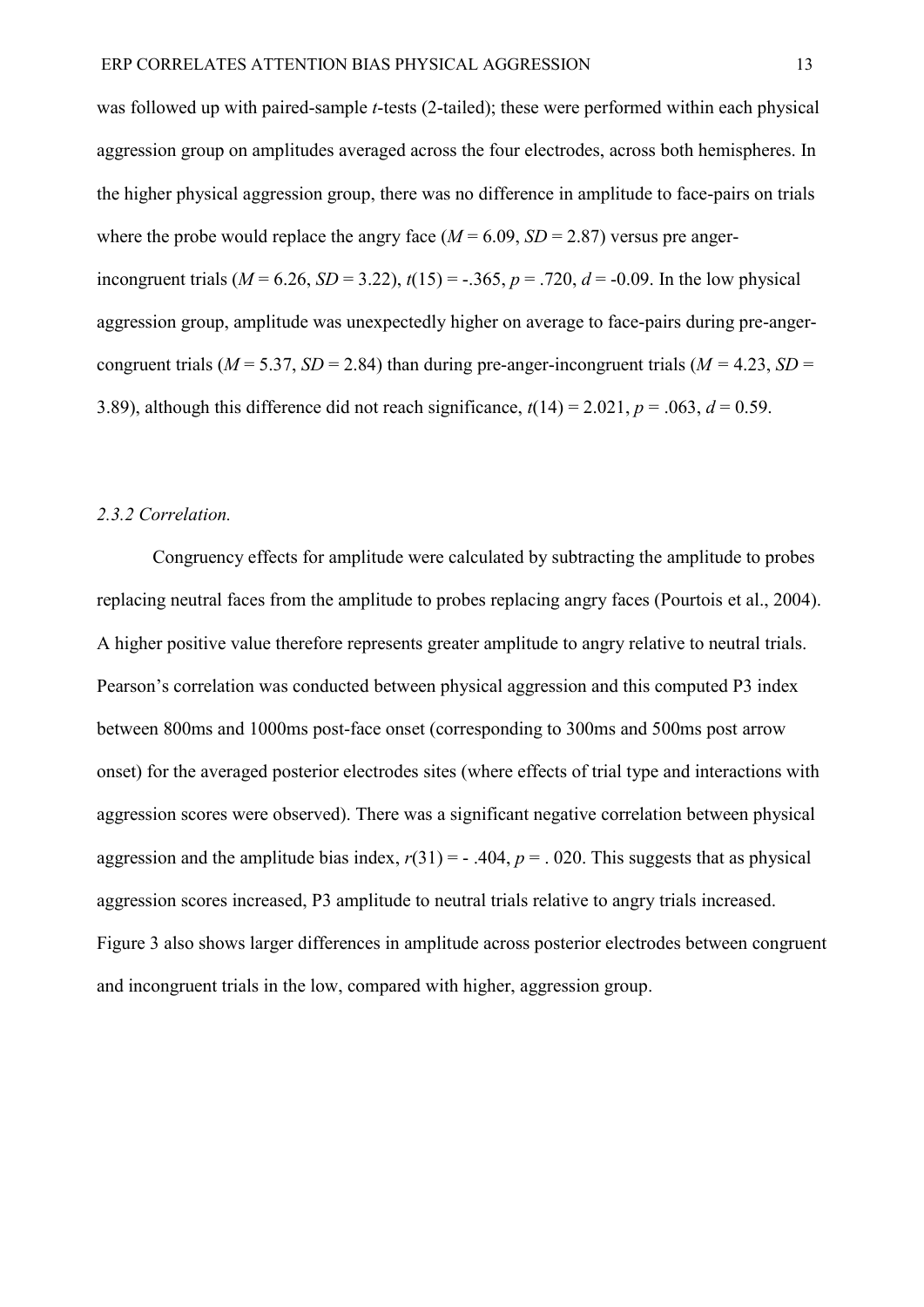#### **3. Discussion**

### *3.1 Overview of results*

This study investigated the relationship between physical aggression and selective attentional processes to angry and neutral faces using both behavioural (reaction time) and ERP measurements. We hypothesized that individuals reporting high levels of physical aggression would have an increased attentional bias to angry faces (larger effect of congruency), and that this bias would be characterized by relatively undifferentiated P3 amplitude across both trial types. Contrary to expectations, there were no between-group differences in reaction time based on dotprobe congruency. In line with our first hypothesis, however, the correlational behavioural results suggested that males with elevated physical aggression had visual attentional selectivity for angry faces (indicated by shorter reaction time to probes replacing angry faces). These findings are consistent with prior dot-probe assessments of attentional bias to hostile words in physical aggression (e.g., Smith & Waterman, 2003), and extends them to angry faces.

Attentional bias effects were confirmed by ERP data. Consistent with our second hypothesis, congruency effects were found in the low physical aggression group but not in the high physical aggression group. Participants who scored high on physical aggression showed similar amplitudes across angry and neutral trials, whereas participants who scored low on physical aggression showed enhanced P3 amplitude over right electrode sites when responding to angry trials compared to neutral trials, in keeping with studies showing right hemispheric dominance in target-detection tasks (e.g., Mogg & Bradley, 2002; Polich, 2007; Shulman et al., 2010). This is in also line with findings obtained by Helfritz-Sinville and Stanford (2015), using a modified oddball task with emotional words. They reported similar P3 amplitude across threat (physical and social) and neutral words in aggressive individuals, whereas control participants exhibited enhanced amplitude to the threat words compared to neutral words.

The undifferentiated P3 amplitudes in response to angry and neutral trials in participants with high physical aggression suggest that similar cognitive processing resources are used to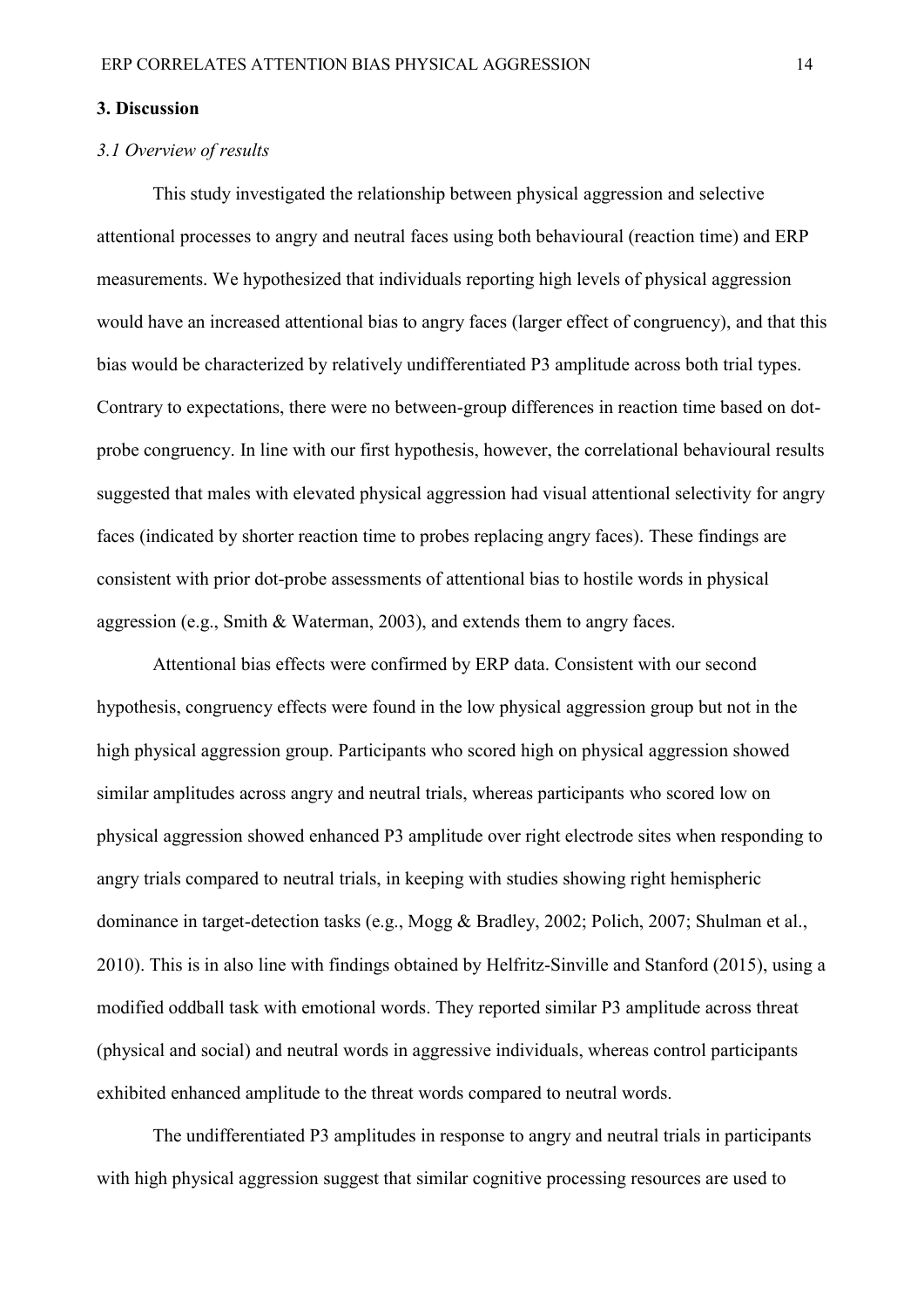attend to both angry and neutral faces. A recent systematic review by Mellentin, Dervisevic, Stenager, Pilegaard, and Kirk (2015) proposed that increased aggression is linked to a tendency to perceive hostility in both ambiguous and non-ambiguous non-hostile facial expressions. Therefore, a possible explanation of the similarity in P3 amplitude across angry and neutral faces in the high physical aggression participants is that they process the neutral faces as if they are hostile. Indeed, greater amygdala and P3 responses have each been noted to neutral faces as well as to angry faces in individuals with impulsive aggression and provoked aggression, in comparison with healthy controls (Coccaro et al., 2007 and Bertsch et al., 2009, respectively). Current data suggest that as physical aggression scores increase, participants display increasing P3 amplitude to probes replacing the neutral faces; it is possible that differences in the processing of neutral faces also contribute to the slower reaction times to the neutral probes. More research is needed on the relative allocation of attentional resources to competing angry and neutral stimuli in aggression to better understand these processes. The behavioural results, and previous findings by Smith and Waterman (2003) and Maoz et al. (2017), suggest that aggressive males differentiate to some extent between aggressive and neutral faces, that is, they have visual attentional selectivity for angry faces indicated by faster reaction times to probes replacing angry faces compared with probes replacing neutral faces. We therefore propose that other explanations, such as the impaired disengagement hypothesis (e.g., Wilkowski & Robinson, 2010), should also be considered.

A correlational analysis was used to investigate the relationship between physical aggression and selective attentional processes associated with attending to probes replacing neutral and angry faces. Concerning our third hypothesis, results revealed that increased levels of physical aggression were related to increased P3 amplitude to anger-incongruent, relative to congruent, trials in the right parietal region of interest (corresponding to averaged electrode sites CP2, TP10, P4, P8). This finding suggests that amplitude to probes replacing neutral faces, relative to when they replaced angry faces, increased with physical aggression in a normative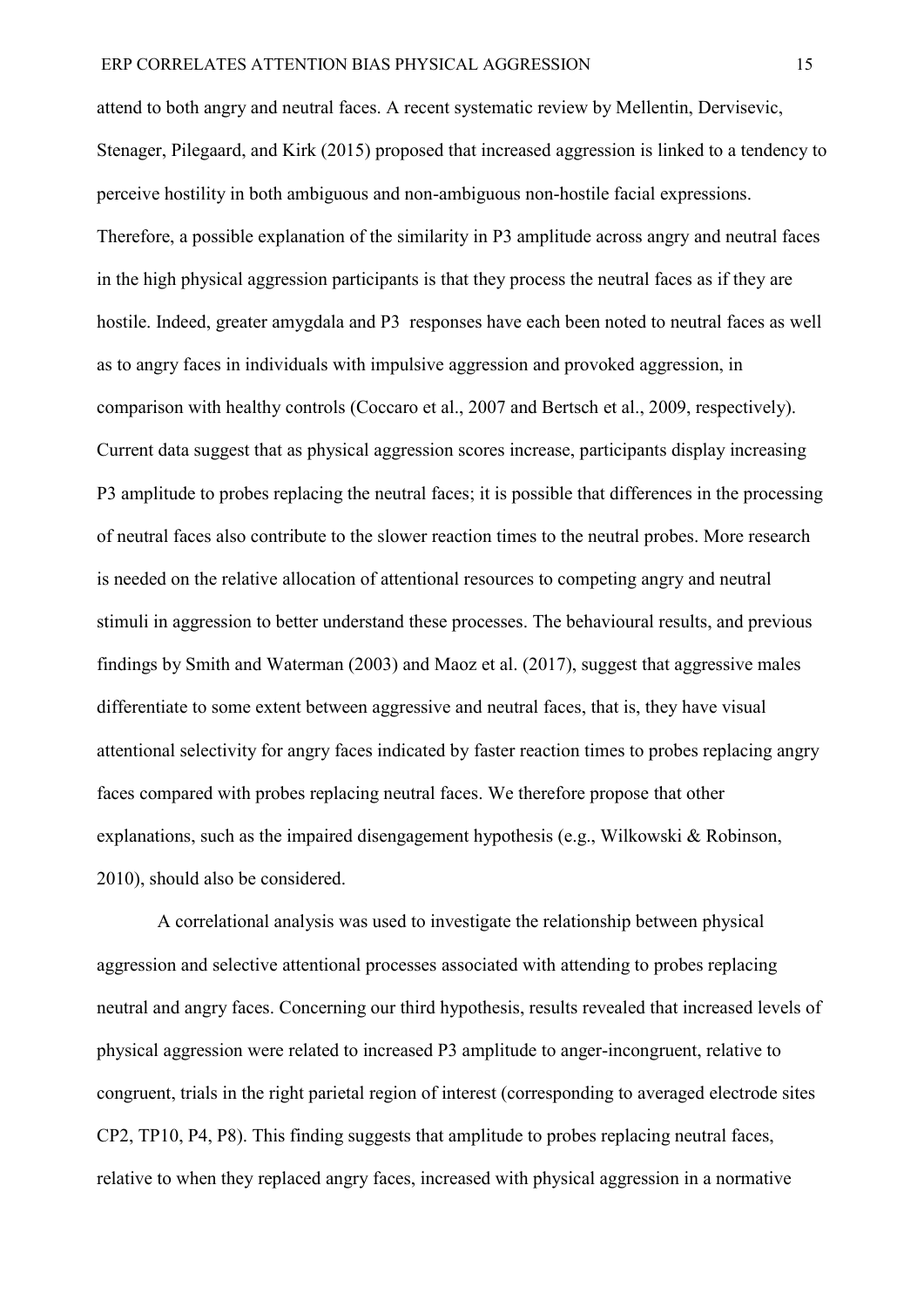sample, possibly reflecting ineffectual downregulation of the angry stimuli. It is proposed that relative uniformity in ERP amplitudes across stimulus types in the higher aggression group could in part be attributed to the recruitment of enhanced cognitive processes on neutral trials (reflected in increased P3 amplitude) to inhibit the response to the simultaneously presented angry face distractor, consistent with an inhibitory account of P3 (Polich, 2007). This pattern of results is in keeping with neurocognitive models of aggression that suggest deficits in regulatory control over incoming perceptual stimuli contribute to visual attentional bias (e.g., Wilkowski & Robinson, 2010) in physical aggression, with physically aggressive behaviour being characterized by poor emotion regulation and response inhibition (e.g., Patrick, 2008). Theoretically, neural abnormalities in face processing could affect perceptual, cognitive and emotional integration of social cues and contribute to an aggressive response.

The dot-probe task is a paradigm used to capture both facilitative and disengagement biases (Koster et al., 2004), without distinguishing these two processes (see below). A possible explanation of the delayed reaction time and increased positive amplitude to incongruent relative to congruent trials during the dot-probe task is that males with higher physical aggression are less able to disengage from angry stimuli. Therefore, we suggest that disengagement bias may be particularly important for understanding attentional selectivity in aggression. This research provides initial evidence of the ERP correlates associated with selective attentional bias in physical aggression and provides a possible interpretation regarding the complex cognitive mechanisms that underpin the bias. Reaction time data did not provide clear behavioural evidence of a between-groups attentional bias to the angry faces (the congruency by physical aggression group interaction was not significant); one reason for this could be that the dot-probe task in its current form does not distinguish reaction time indices of engagement and disengagement (Clarke, MacLeod, & Guastella, 2013). Future research could consider using a task that clearly disambiguates these processes in the behavioural data (such as the spatial cueing task; Posner, 1980) to assess whether attentional bias in physical aggression is characterized more by impaired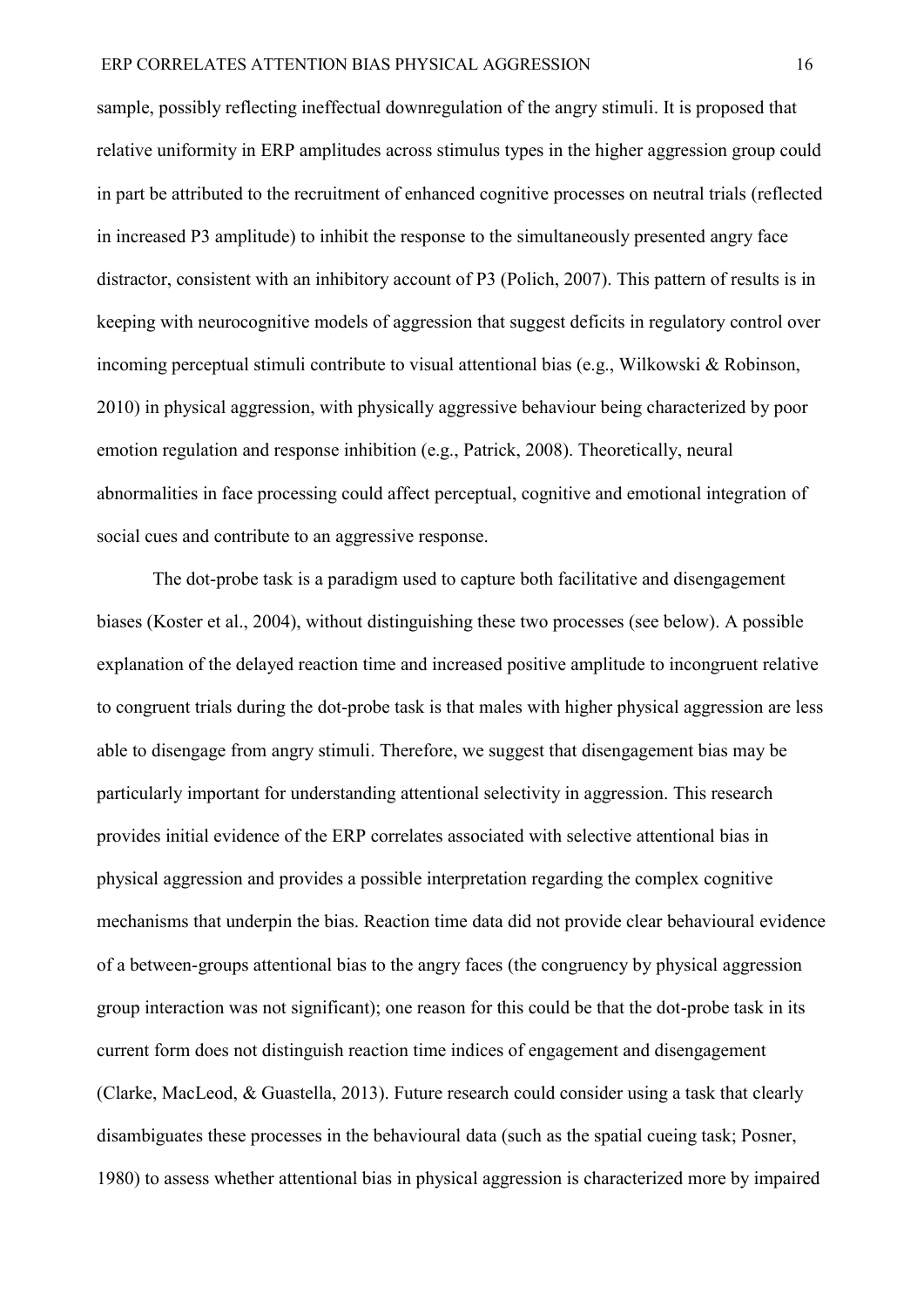disengagement from aggression-related stimuli (as suggested by slower reaction times to angerincongruent probes), than by speeded orienting to these stimuli (faster reaction times to angercongruent probes).

Early effects of congruency were also observed before probe onset, confirming results from other studies using the dot-probe (Mingtian et al., 2011) or similar tasks (Poulsen et al., 2005). Although in the present study, the interaction between congruency and physical aggression was only a trend during this period, there was numerically a near significant P3 effect of congruency to face-pairs in the low physical aggression group for pre-anger-congruent trials, as compared to pre-anger-incongruent trials. Therefore, to avoid any potential contamination of prearrow effects, we chose to use a pre-face onset ERP baseline (similar to Mingtian et al., 2005). These pre-arrow effects are difficult to explain. Because there was no contingency between emotional face position and where the probe would appear, the probe randomly replaced the neutral face for fifty percent of the trials and the angry face for the other fifty percent. Moreover, in our version of the task, combinations of probe type (left or right facing arrow), face type (angry or neutral) and position on screen (top or bottom) were all counterbalanced, with a new random order for each participant. Nonetheless, affect-biased attention to the emotional face of the pair during the face-pair display is suggested by faster reaction times to the probe when it replaced the emotional face (here, the anger-congruent trial), as compared to when the probe replaced the neutral face (the anger-incongruent trial). The assumption is that response will be faster to probes replacing angry faces if attention was in that region of the visual display. In contrast, a more even monitoring of the face-pair display in the normal population is suggested by more similar reaction times to the probe when it subsequently replaces either the angry or neutral face with equal probability. It is possible that during the initial image-pair phase of the test, a more evenly distributed attention in the low physical aggression group was taking place across trials in the region in which the arrow then appeared. In contrast, in individuals with higher aggression, biased visual attention to the angry faces across trials would have resulted in similar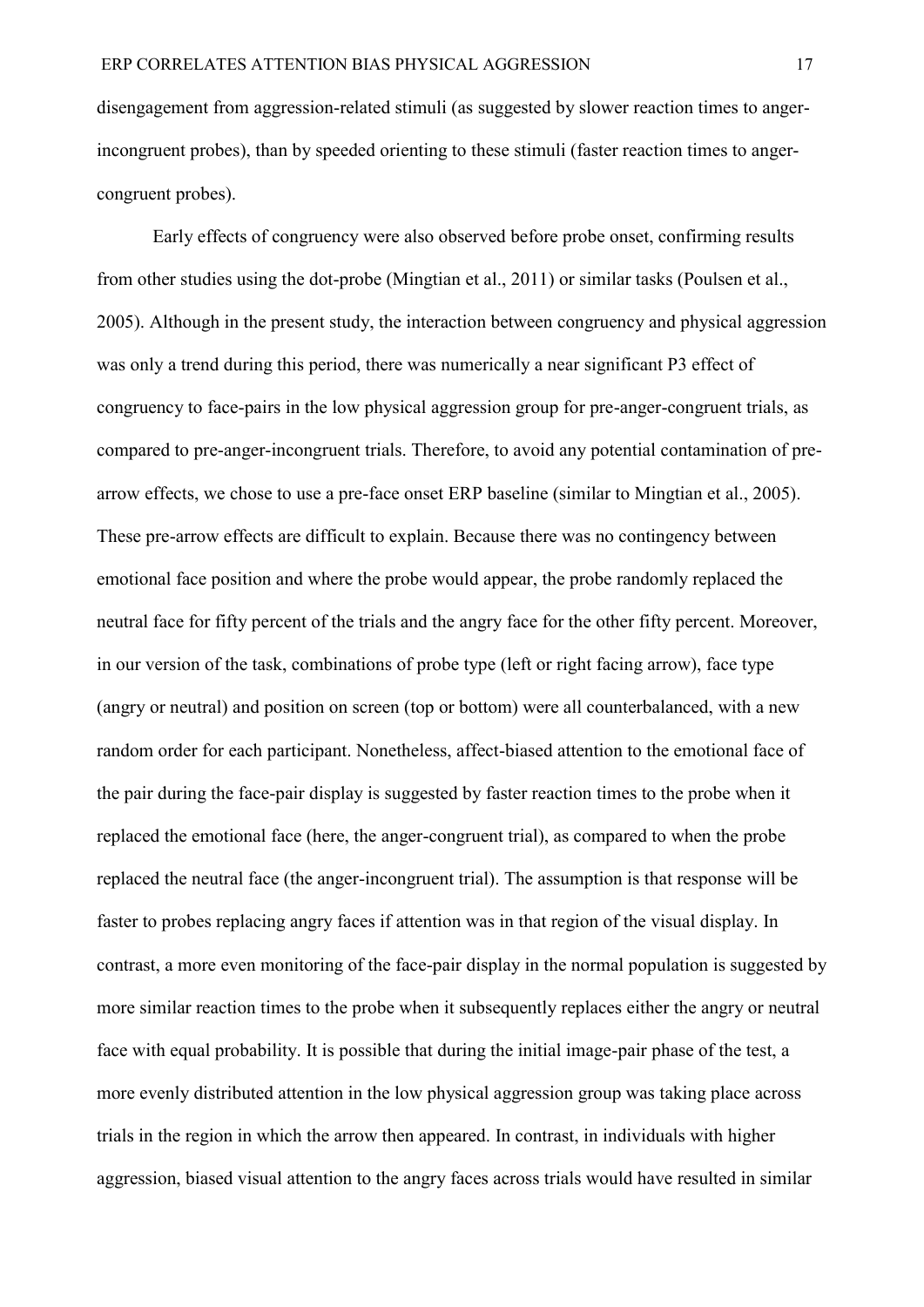P3 amplitudes to the later occurring arrow probe for later anger-congruent and anger-incongruent probe-locations (each being equally likely to occur). These pre-arrow trends require further investigation, for instance by using eye tracking to measure whether individuals with higher aggression spend more time looking at the angry faces and are slower to disengage from them. This would help give a more fine-grained analysis of time course.

The current findings have important therapeutic implications. For example, attentional bias is considered a valid therapeutic target across a range of disorders including aggression (Brugman et al., 2016) and anxiety (e.g., Bar-Haim, 2010), and can be targeted using explicit (cognitive behavioural therapy; e.g., Dehghani, Sharpe, & Nicholas, 2003; Mogg, Bradley, Millar, & White, 1995a) and implicit (cognitive bias modification (CBM); Bar-Haim 2010 for review) techniques. Attentional bias modification (ABM), which uses computer-based techniques to implicitly modify threat-related attentional bias, has yielded highly successful results in clinically anxious populations (Bar-Haim, 2010; Mogoaşe, David, & Koster, 2014). Present ERP results suggest not only that EEG is an effective method in measuring attentional processes in physical aggression and therefore could be used alongside current CBM techniques, but also that P3 could be an index used to measure the success of interventions.

#### *3.2 Limitations*

Behavioural analyses utilizing a between-subjects design based on a median split of physical aggression score failed to provide clear differences in bias indices between groups. However, ERP analyses revealed significant between-subjects effects with medium to large effect sizes. Furthermore, effect sizes reported here were larger than those stated in a previous study by Helfritz-Sinville and Stanford (2015) ( $\eta_p^2 = .089$ ). Moreover, as reported in the methods section, participants of the present study also completed a second dot-probe task in which the face stimuli were replaced with threat-related and neutral words. The main effect reported here was replicated, such that low aggression participants showed significant differences in P3 amplitude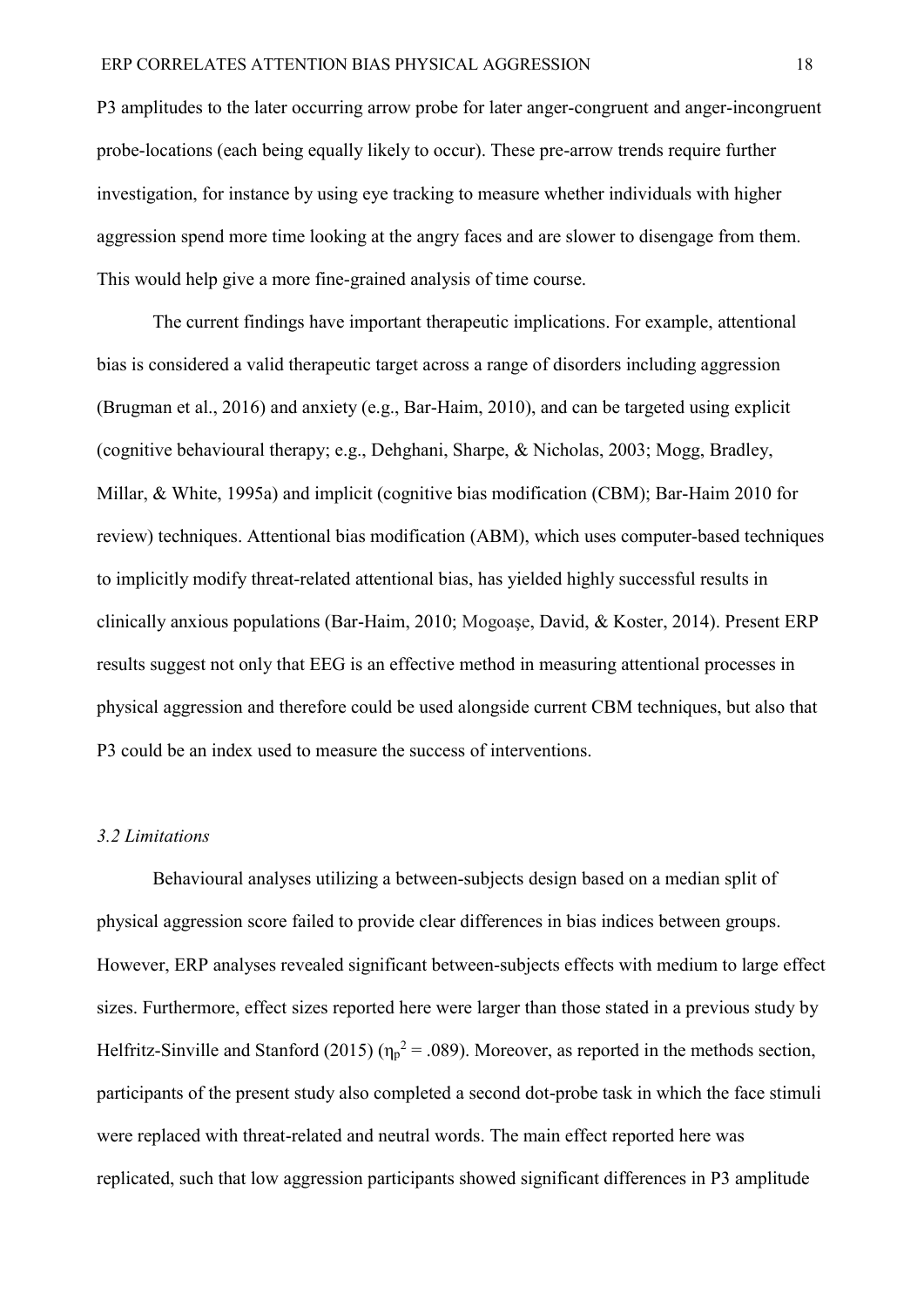between angry and neutral stimuli, whereas higher aggression participants showed undifferentiated amplitude across stimulus types (in preparation). Nonetheless, it is recognized that the sample size of this study is relatively small and consequently behavioural analyses that adopted a between-subjects approach are possibly underpowered. Future work using a larger sample size and more extreme groups (very high aggression versus very low aggression) will be needed to replicate these findings and detect significant between-subjects effects for behavioural analyses.

Since this study is correlational and quasi-experimental in nature it is not possible to determine whether attentional bias is a cause or consequence of aggressive behaviour. Also, since the sample was male-only, this study has limited generalizability; further work is required to investigate neural correlates of attention bias in female aggression.

### *3.3 Future research*

Within aggressive samples, neutral facial expressions can be perceived as hostile (Mellentin, Dervisevic, Stenager, Pilegaard, & Kirk, 2015) and therefore neutral faces may not be an optimal control stimulus for assessing attentional bias in aggression. Future research could explore selective attentional processes involved when attending to angry faces paired with other stimulus types, such as happy, sad, or frightened faces. This would also enable researchers to investigate the specificity of attentional bias in aggression. The results reported here suggest that an attentional bias for angry faces is characterized by relatively undifferentiated ERPs. However, it is not clear whether these findings reflect a general negative attentional bias or whether this ERP pattern is distinct for attentional bias to aggressive stimuli.

To overcome the limitation of the cross-sectional design, and to explore the causal role of cognitive biases in aggression, we suggest either using longitudinal designs, or implementing emotion induction between two assessments of attentional bias.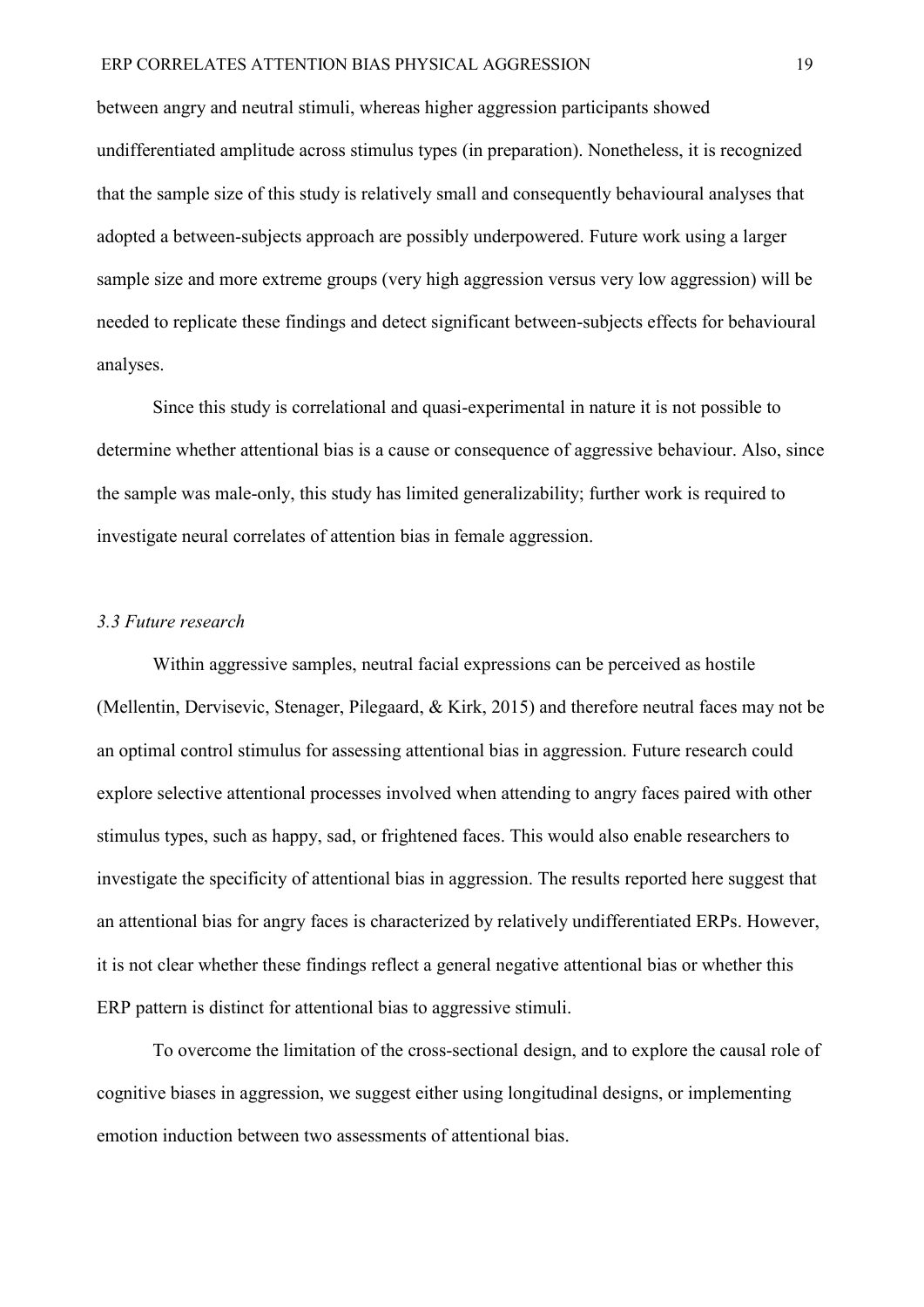Attention interacts with a number of other processes. In particular, White, Suway, Pine, Bar-Haim, and Fox (2011) highlight the need to investigate attentional bias along with interpretation bias. They found that preferential allocation of attention affected how ambiguous information was interpreted. Bowler et al. (2017) also used CBM techniques in anxious individuals to investigate whether implementing positive interpretation or attention training also had positive effects on the untrained cognitive domain. They found that attentional bias training resulted in a reduced threat-related attentional bias and an increase in positive interpretation bias. In contrast, some authors have proposed that hostile interpretation bias may not come from an attention bias but from a predisposition to automatically interpret ambiguous situations in a hostile manner (Horsley et al., 2010; Wilkowski & Robinson, 2008, 2010). Taken together, these results demonstrate the need for further work investigating the cognitive mechanisms which underlie both attention and interpretation processes. For instance, Gagnon and colleagues have assessed the neural correlates of interpretation bias in aggression (Gagnon et al., 2016; Gagnon et al., 2017). They found that across both aggressive and non-aggressive samples, during a sentence completion task, participants showed increased N400 amplitude in response to non-hostile target words that violated the expectations of hostile scenarios. Within the aggression literature, it will be important to consider whether similar neural processes contribute to biases at both the attention and interpretation phases of processing.

## *3.4 Conclusion*

Increasing physical aggression scores were associated with faster reaction times to probes replacing angry relative to neutral faces, but there was no differentiation in P3 amplitudes across trial types among participants scoring more highly on the physical aggression. In contrast, individuals with low aggression scores exhibited increased amplitude to anger-congruent trials at right parietal sites. The similarity of P3 amplitude across angry and neutral trials and increased susceptibility to selective visual processing in high physical aggression individuals suggests processing abnormalities in valence-driven attentional selectivity among this population. Physical aggression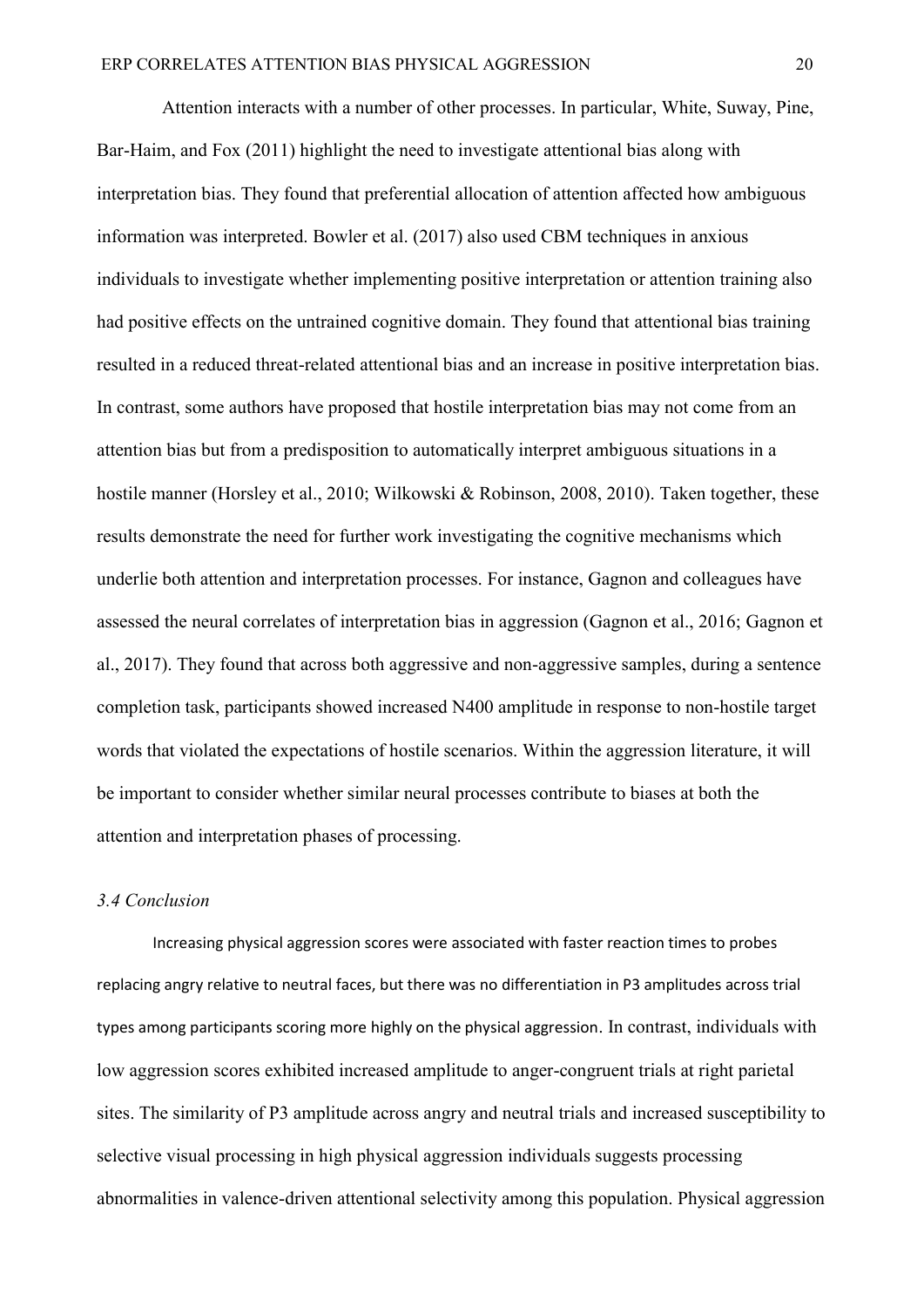was correlated with enhanced amplitude to anger-incongruent relative to anger-congruent probes. We suggest that individuals with high physical aggression recruit greater cognitive resources in inhibiting the response to angry face distractors on these neutral trials. These findings shed new light on the cognitive foundations of aggression, and could inform the development of novel therapeutic strategies for modifying visual attentional bias in physical aggression.

## **4. Methods and Materials**

### *4.1 Participants*

Data were collected from 36 university student and staff volunteers. To take part in the study participants had to be male, aged between 18 and 35, speak English as their first language (due to the study being part of a larger programme of research that included text-based attentional and interpretive bias tests) and have normal or corrected vision. Exclusion criteria were: diagnosed with a psychological condition in the last 12 months; receiving psychological treatment; or taken anabolic steroids within the past three months.

One participant whose first language was not English was excluded. Two further participants were excluded from analysis due to excessive noise during EEG recording. This resulted in a final sample of 33 for all continuous analyses. Two participants had scores that equalled the median and consequently could not be categorized, therefore both behavioural and ERP between-subjects analyses included a sample of 31 participants (16 high physical aggression, 15 low physical aggression).

Efforts were made to recruit participants with a wide range of aggression scores by, for example, distributing adverts that included questions such as 'Do you tend to lose your temper?' and 'Do you frequently get road rage?' Participants varied in age from 18 to 35 (*M* = 21.77, *SD* = 4.55). All participants had completed schooling to 18 years of age, and 20% had completed an undergraduate or higher university degree.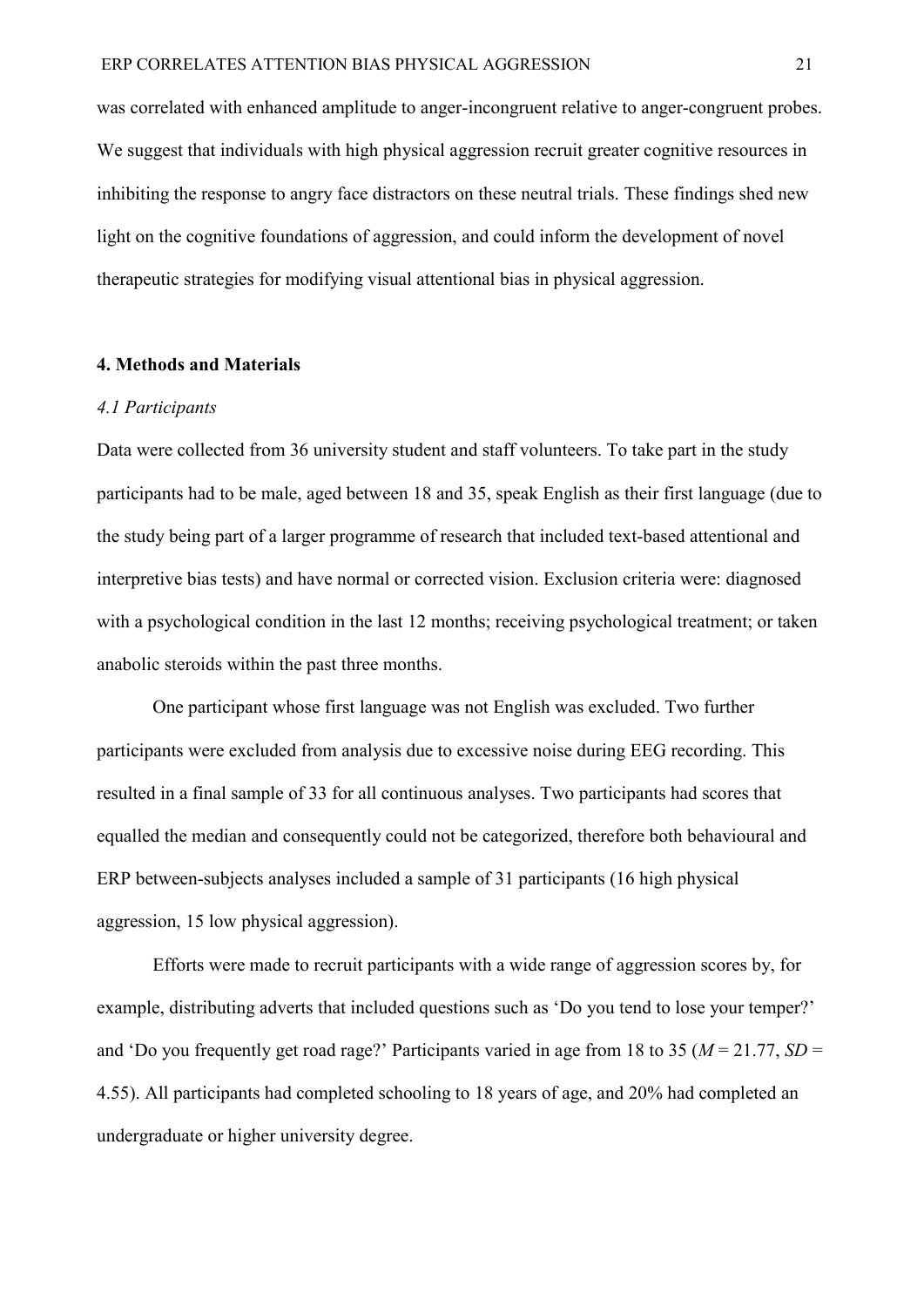### *4.2 Self-report measures*

# *4.2.1 Aggression Questionnaire (BPAQ; Buss & Perry, 1992).*

The BPAQ consists of 29 statements on a 5-point Likert scale, which ranges from 1 ("Extremely uncharacteristic of me") to 5 ("Extremely characteristic of me"). There are four subscales: nine items measure physical aggression; five verbal aggression; eight anger; and eight hostility. Example physical aggression items include: "If I have to resort to violence to protect my rights, I will" and "Given enough provocation, I may hit another person". Higher summed scores represent a higher level of aggression. The physical aggression scale has good reported internal consistency ( $\alpha$  = .85) (Buss & Perry, 1992).

# *4.2.2 Attentional Control Scale (ACS; Derryberry & Reed, 2002).*

Attentional control was measured because it is thought to contribute to attentional bias, which is conceptualized as the bottom-up stimulus-driven capture of attention combined with suboptimal attentional control (e.g., Wiers et al., 2013). Attentional control is negatively associated with aggression (e.g., Muris, van der Pennen, Sigmond, & Mayer, 2008). The ACS contains 20 selfrated statements that probe participants' perceived levels of attentional shifting (e.g., "It is easy for me to alternate between two different tasks") and attentional focusing (e.g., "My concentration is good even if there is music in the room around me"). Each item is rated on a 4 point scale that ranges from 1 (almost never) to 4 (always). Eleven items are reverse-scored and all items summed. A higher total score represents better attentional control. The ACS has good reported reliability with reported Cronbach's alpha values between .71 (Verwoerd, de Jong, & Wessel, 2008) and .88 (Derryberry & Reed, 2001).

### *4.2.3 Delinquency Questionnaire (DQ; (Tarry & Emler, 2007).*

The DQ requires respondents to indicate how many times they have engaged in delinquent behaviour in the past 12 months by rating 24 statements (e.g., "Thrown stones at cars, trains,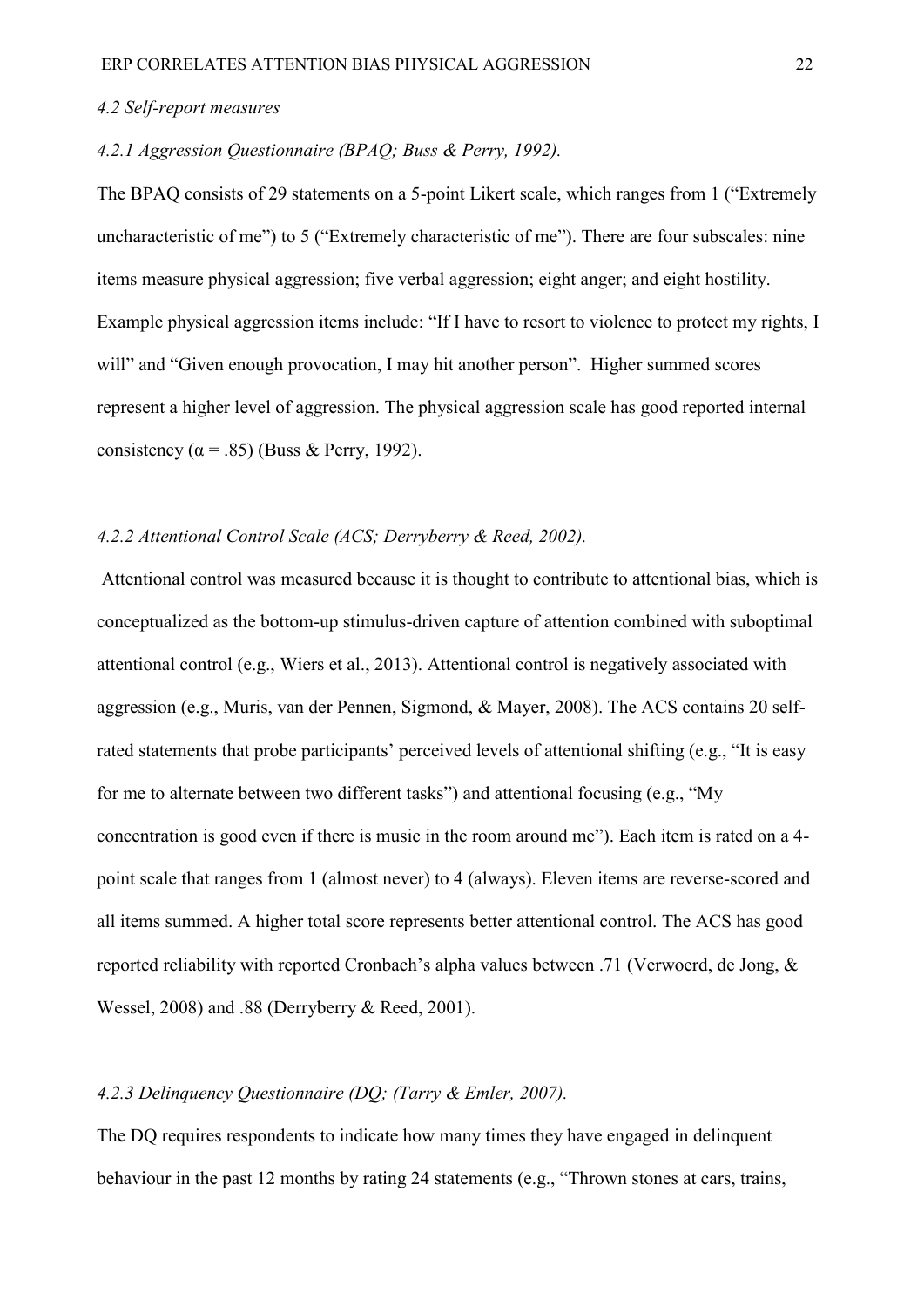buses or other vehicles") on a scale from 0 (never) to 3 (several times). Scores are summed (range 0 to 72), with higher total scores representing more frequent delinquency. The scale has excellent reported reliability ( $\alpha$  = .94; Tarry & Emler, 2007).

*4.2.4 State-Trait Anxiety Inventory* (STAI-T; (Spielberger, Jacobs, Russell, & Crane, 1983).

Trait anxiety has been associated with selective attention to angry faces and hence was assessed as a possible covariate of attentional bias (e.g., Bradley, Mogg, Falla, & Hamilton, 1998; Byrne & Eysenck, 1995). The STAI-T comprises 20 items on which participants rate how they generally feel (e.g., "I feel pleasant", "I feel nervous and restless") on a 4-point scale from 1 (almost never) to 4 (almost always) (Spielberger et al., 1983). Positive statements are reverse scored and a composite score is generated by summing the individual items. The scale has good reported reliability and internal consistency with Cronbach's alphas ranging from .86 to .95 (Barnes, Harp, & Jung, 2002).

## *4.3 Experimental task*

#### *4.3.1 Dot-probe task.*

 $\overline{a}$ 

Attentional bias was measured using the probe classification version of the dot-probe task<sup>1</sup>, adapted from MacLeod, Rutherford, Campbell, Ebsworthy, and Holker (2002), and programmed using E-Prime software (Schneider, Eschman, & Zuccolotto, 2002). Stimuli consisted of 12 angry and 12 neutral facial expressions. These were colour images obtained from the Chicago Face Database (Ma, Correll, & Wittenbrink, 2015). Individual images were cropped to dimensions of 7.9cm by 11.9cm and resized to 50% of originals in Photoshop, such that each face was just under 4cm by 6cm onscreen. All images portrayed White male actors (12 in total; the same actor displayed the angry and neutral facial expressions in each pair) against a white background.

<sup>&</sup>lt;sup>1</sup> Participants also completed a second dot-probe task which was identical to that outlined above although stimuli were replaced with threat-related and neutral words instead of faces (in preparation).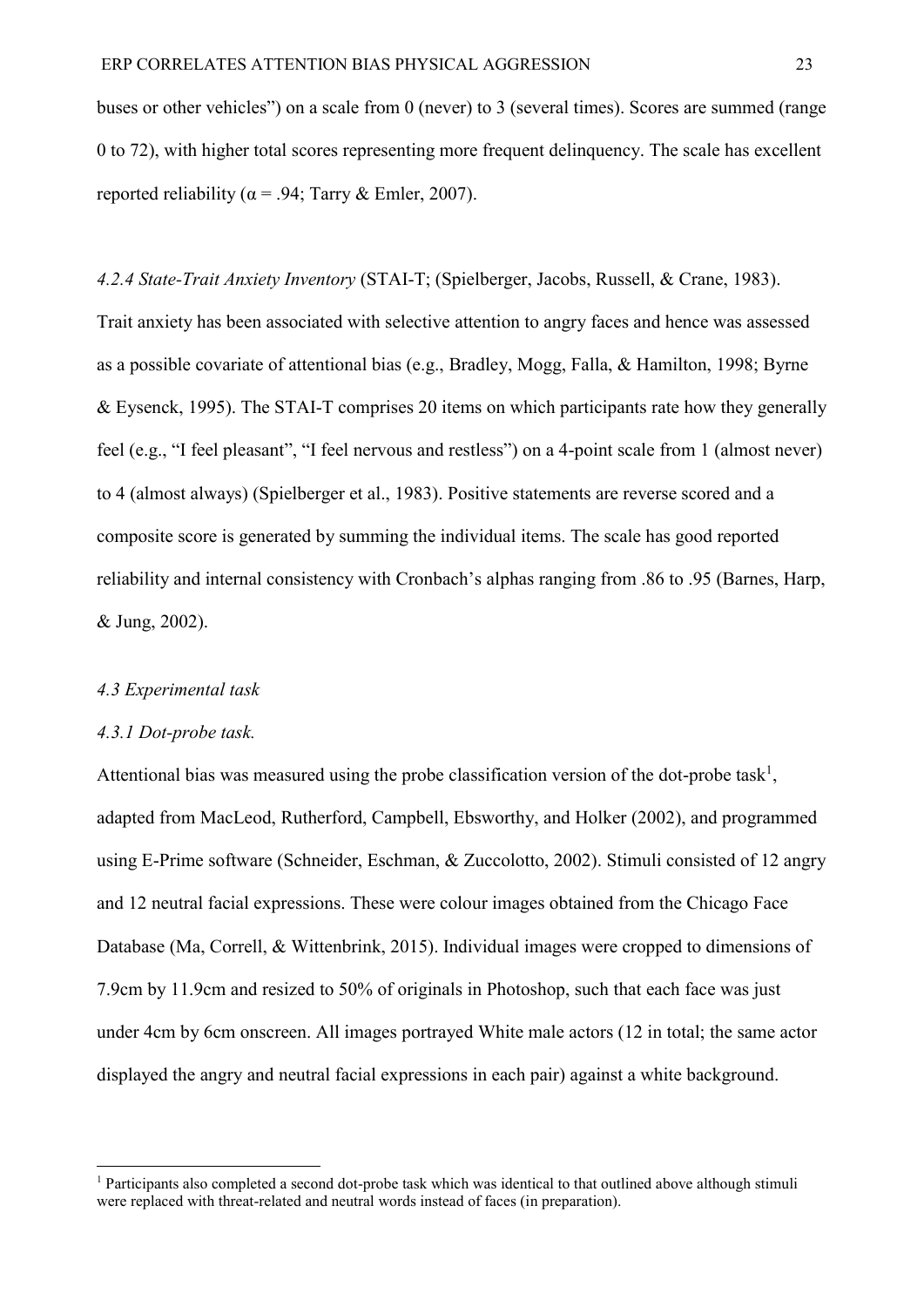Participants were seated 60cm from a 23-inch monitor (black text or colour images on a white background), affording a visual angle of approximately 3 degrees between items (cf. See, MacLeod, & Bridle, 2009). A set of 12 face pairs was presented for 500ms in randomized order, separated by a vertical distance of 3cm above and below the central fixation cross. There were a total of 96 trials, with each of the 12 face pairs being presented eight times. Each trial began with a fixation point (three small crosses) in the centre of the computer screen for varying duration (range 1060 to 1973ms), followed by presentation of the stimulus pair. Next, a left- or rightpointing arrow probe ("<" vs. ">") appeared in the prior location of the angry or neutral stimulus until response (see Figure 4). The direction (left or right) and location (top or bottom) of the arrow probe was equally distributed across trial types and presentation order was randomized throughout the test. Participants were instructed to identify the direction of the on screen arrow probe using the arrow keys as quickly and accurately as possible. A 1-second blink screen followed the target response to minimize ERP artefacts, after which the next trial started immediately. Hostile attentional bias is characterized by faster reaction times to arrow probes that appear in the location of previously presented angry faces (congruent trials) compared with probes located in the place of previously presented neutral faces (incongruent trials). There were 10 practice trials and a break occurred halfway through the test.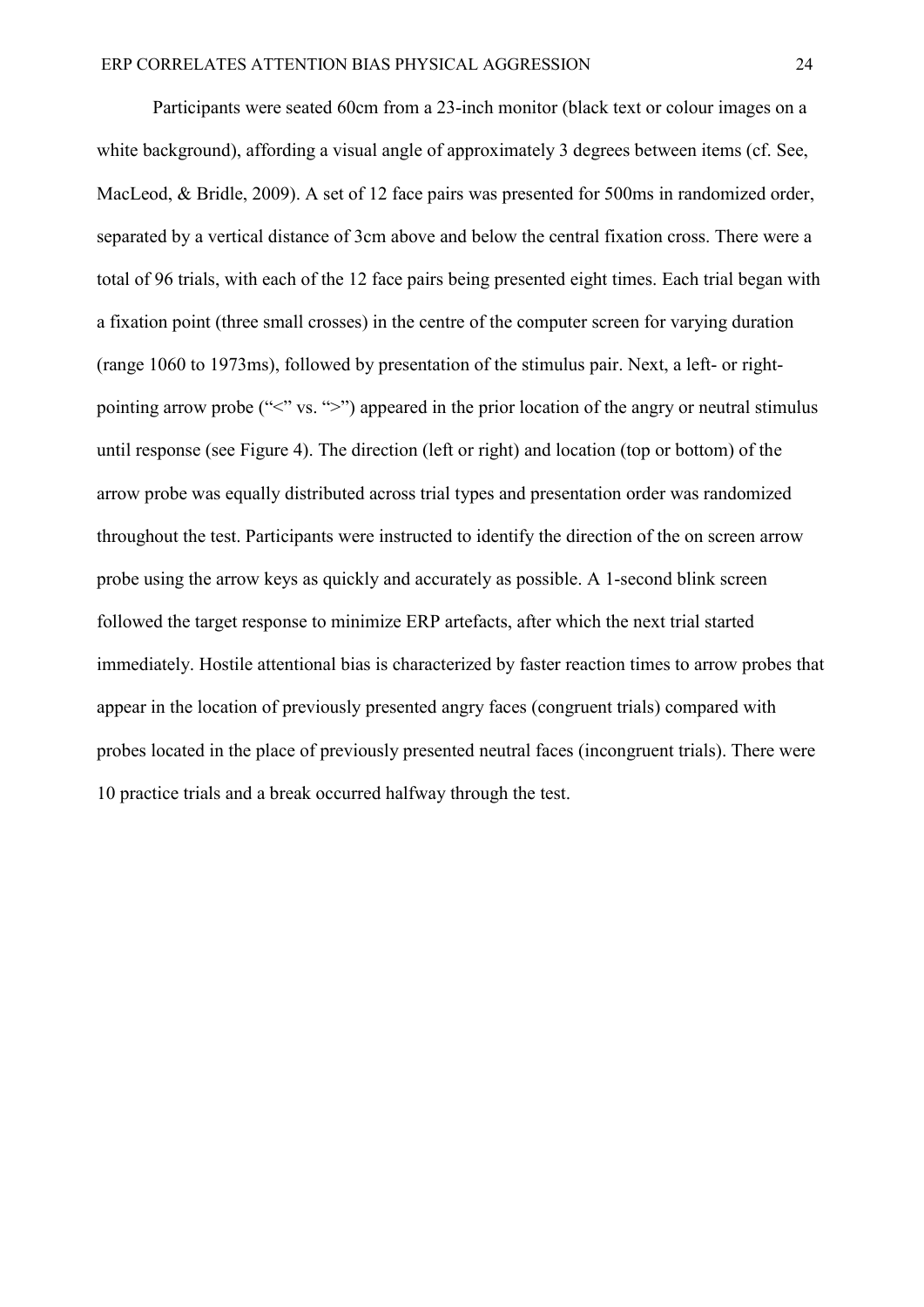

*Figure 4.* Procedure for the dot-probe task; a) fixation cross is presented in the centre of the screen for a randomized time between 1060 and 1973ms; b) the face pair is presented for 500ms; c) an arrow probe is presented in the prior location of either the angry or neutral face and stays on screen until participant response (pressing either the left or right arrow key).

### *4.3.2 EEG acquisition*

EEG was recorded with a 32-channel active electrode system (Brain Products GmbH) embedded in a nylon cap (10/10 system extended). An additional electrode was placed under the left eye to monitor vertical eye movements (lower EOG). The continuous EEG signal was acquired at a 500 Hz sampling rate using FCz as reference. The impedance was measured before EEG recording and was below 20 k $\Omega$ .

# *4.4 Procedure*

Initially participants were asked to complete an online questionnaire (Qualtrics software); this involved giving consent, reporting demographic information and completing the BPAQ. During the laboratory session, which took place up to one month after the online questionnaire,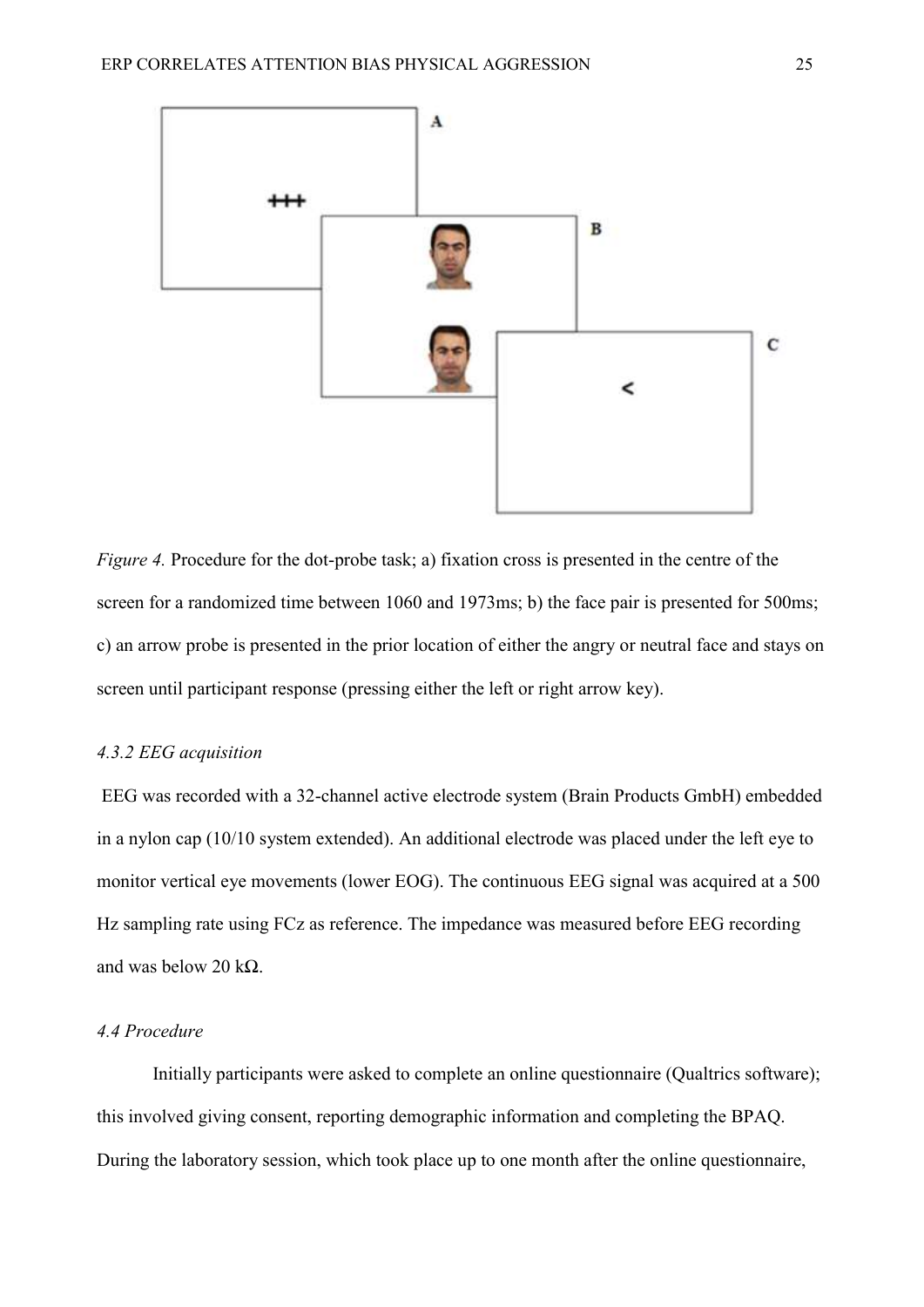participants read and signed consent forms. They were then fitted with a nylon cap embedded with 32 electrodes and EEG was recorded during completion of the dot-probe task. The ERP pictorial attentional bias test was the second procedure of three computerized tasks that participants completed during the laboratory session (participants also completed a further dotprobe task containing angry and neutral words followed by a recognition task as a measure of interpretation bias, results of which are reported elsewhere, paper in preparation). Participants also completed paper copies of the four questionnaires (ACS, DQ, STAI-T and the Ambiguous Intentions Hostility Questionnaire: AIHQ; Combs, Penn, Wicher, & Waldheter, 2007). To minimize order effects, completion of the computer-based tasks and questionnaires was counterbalanced. The testing session took approximately 90 minutes and participants received course credits or shopping vouchers  $(f10)$  as compensation.

### *4.5 Data analysis*

#### *4.5.1 Questionnaires.*

The DQ and STAI-T had no missing items. The ACS and the BPAQ (physical aggression subscale) each had one case of missing data. Missing values were replaced with the mean of the completed items for each questionnaire (method used by Judah, Grant, Mills, & Lechner, 2014). This simple approach was selected as it is considered to make relatively little difference if missing data represent less than 5% of the dataset (Tabachnick & Fidell, 2013).

The BPAQ ( $\alpha$  = .92), Physical Aggression subscale from BPAQ ( $\alpha$  = .90), DQ ( $\alpha$  = .81), and STAI-T ( $\alpha$  = .94) demonstrated good internal reliability. The ACS was only moderately reliable ( $\alpha$  = .66). All questionnaire and attentional bias scores were assessed for normality; skewness and kurtosis were divided by their corresponding standard error. All resultant values were between the recommended ranges of  $\pm 2$  (Field, 2013), and therefore parametric analyses were conducted.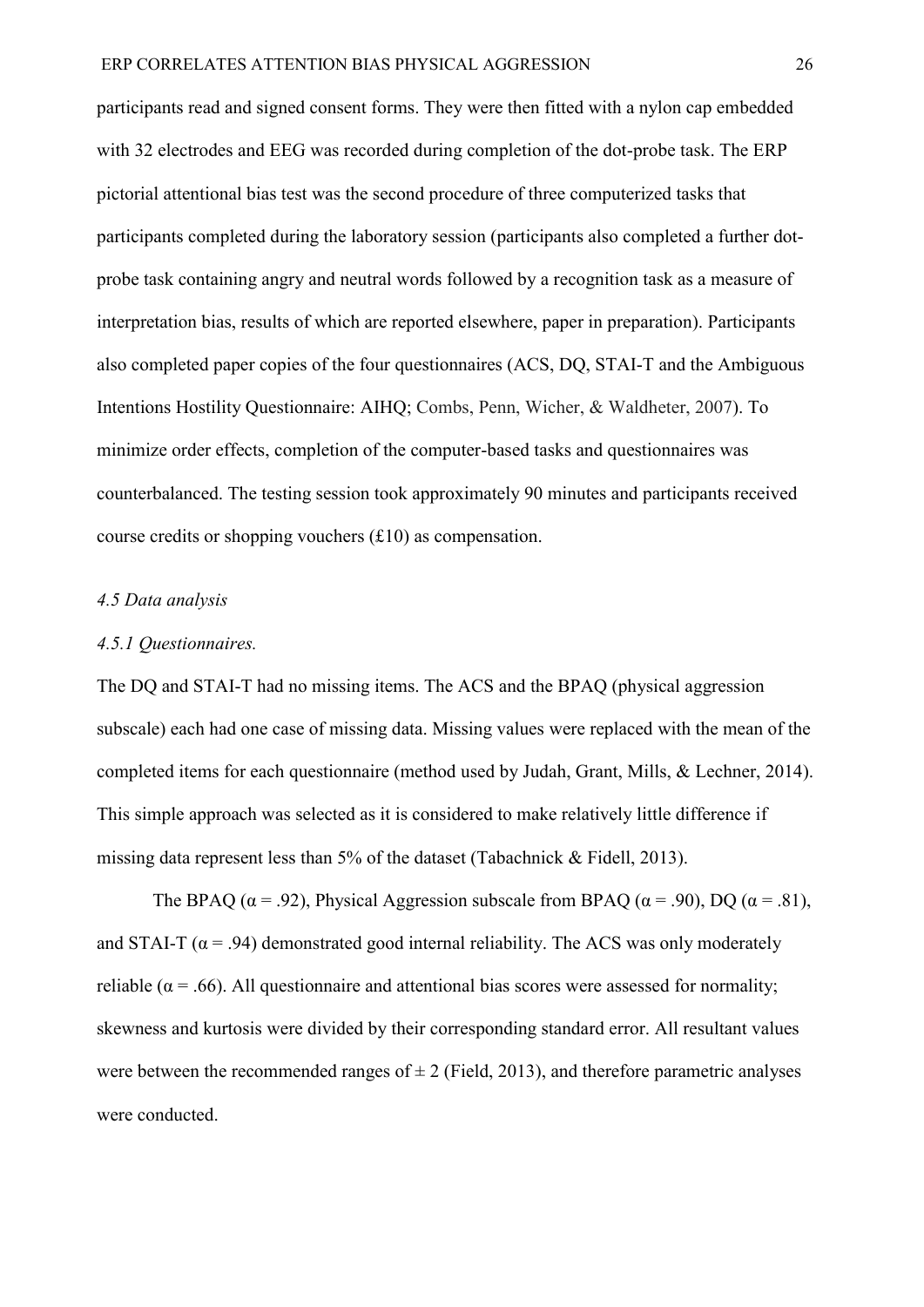Anxiety did not correlate with physical aggression,  $r(31) = .080$ ,  $p = .660$ , or attentional bias,  $r(31) = -.159$ ,  $p = .378$ , and was therefore not included as a covariate in the main analyses. Attentional control did not correlate with physical aggression,  $r(31) = .079$ ,  $p = .663$ , or attentional bias,  $r(31) = -.035$ ,  $p = .845$ , and was therefore also excluded. Physical aggression correlated with delinquency,  $r(31) = .403$ ,  $p = .020$ . However, delinquency data were not considered further due to a floor effect in our non-clinical sample (*Mdn* = 3.0, range = 0-21).

#### *4.5.2 Behavioural data.*

Median reaction times to probes replacing angry and neutral faces were extracted as they were not skewed by extreme scores (e.g., Whelan, 2008). Reaction times were evaluated on correct trials only (3372 out of 3456 (97.6%)). An attentional bias index was calculated by subtracting the median reaction time on neutral trials from the median reaction time on angry trials. Therefore, a negative bias score indicates that participants responded more rapidly when probes replaced angry than neutral faces.

We used both median-split and correlational approaches to evaluate how levels of physical aggression in participants were related to attentional bias. Participants were categorized as high aggression or low aggression according to their score on the physical aggression subscale.

Reaction times to probes replacing angry and neutral faces, and the derived attentional bias index, were normally distributed. Pearson's *r* (2-tailed) was used to assess whether physical aggression significantly correlated with attentional bias. A one-way ANOVA was conducted to assess if there was a significant effect of congruency (probe replaced angry face versus neutral face) between high and low physical aggression groups. Paired-samples t-tests were used to compare reaction times to angry and neutral faces within each group, and independent-samples ttests were used to compare reaction times between groups (see Table 1).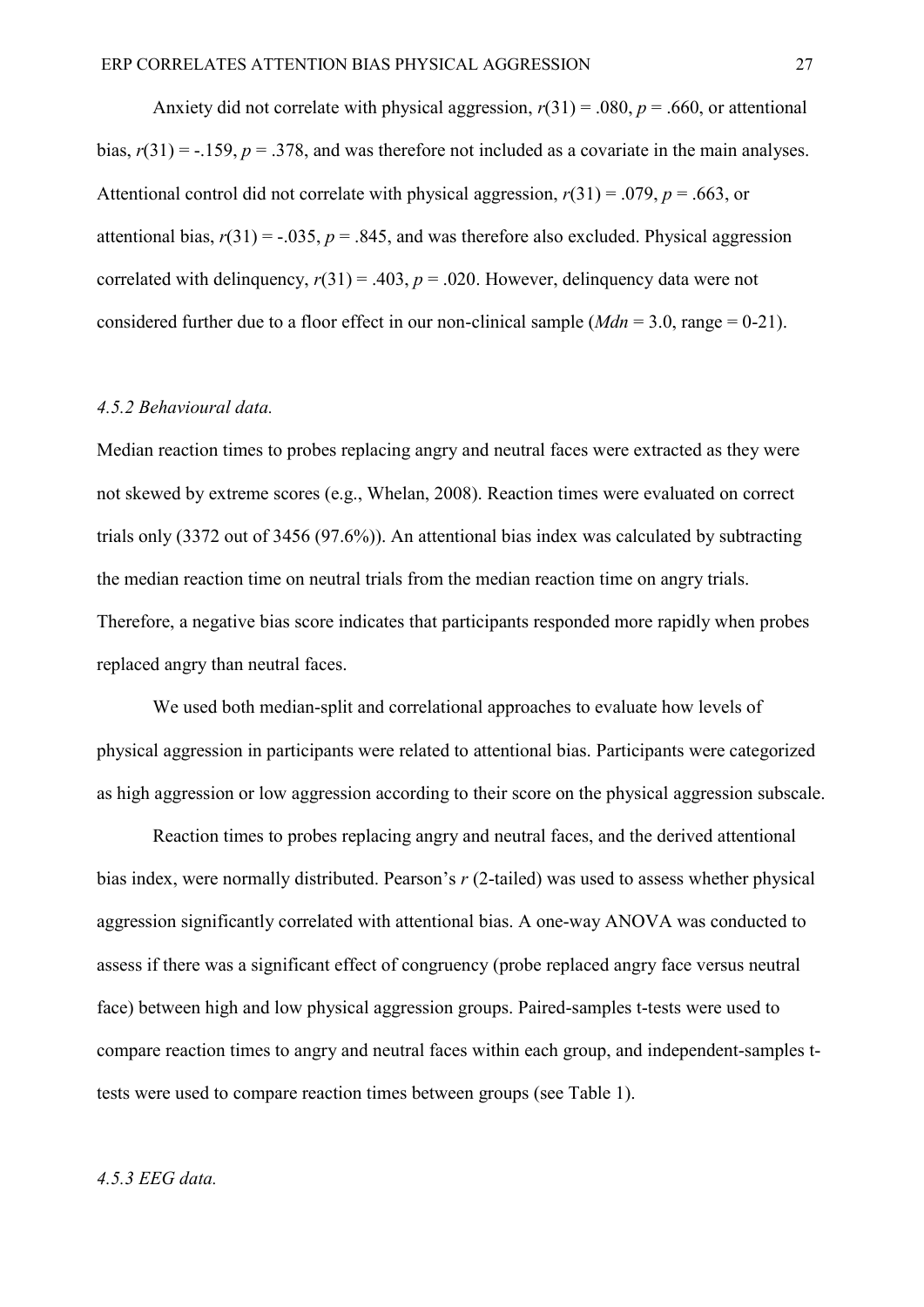Offline analyses were conducted using EEGLAB (Delorme & Makeig, 2004) and ERPLAB (Lopez-Calderon & Luck, 2014), which are open source toolboxes running under Matlab 7.12 (R2013a, The Mathworks). The EEG data was not re-referenced offline. High- and low-pass filter half-amplitude cut-offs were set at 0.1 and 40 Hz, respectively. Before averaging, trials contaminated by excessive artifacts such as eye blinks were rejected automatically using a step function (Luck, 2005) with a voltage threshold of  $\pm 100 \mu$ V in moving windows of 200ms and with a window step of 100ms. Noisy channels were interpolated using the EEGLAB function eeg\_interp (spherical interpolation).

The EEG was segmented into epochs of 1200ms; from -200ms to 1000ms post stimulus (face) onset. A pre-face baseline was chosen to avoid possible introduction of post-probe condition differences created by a mid-trial change in baseline (Mingtian et al., 2011; Poulsen et al., 2005), a potential confound which was confirmed in our ERP analyses (see above). Mean amplitude between 300ms and 500ms post arrow probe (corresponding to 800-1000ms post-face onset) onset was extracted for statistical analyses of the probe-evoked P3 effect. ERPs were timelocked to the onset of each face pair. Analysis focused on posterior parietal electrode sites, including CP1/2, P7/8, P3/P4 and TP9/10, where P3 component is considered to be maximal (e.g., Polich, 2007).

A mixed model analysis of variance (ANOVA) was performed on post-probe ERP measures for the region of interest, with the following within-subjects factors: congruency (probe replaced angry versus neutral); electrode (4 levels); and hemisphere (left versus right). Physical aggression group was added as the between-subjects factor. Greenhouse-Geisser *F*-tests (Geisser & Greenhouse, 1958) are reported throughout for all repeated measures to avoid violations of the sphericity assumption.

For consistency between behavioural and ERP data analyses, Pearson's correlations (2 tailed) were also calculated to investigate the relationship between mean P3 amplitude to angry relative to neutral face stimuli and physical aggression scores.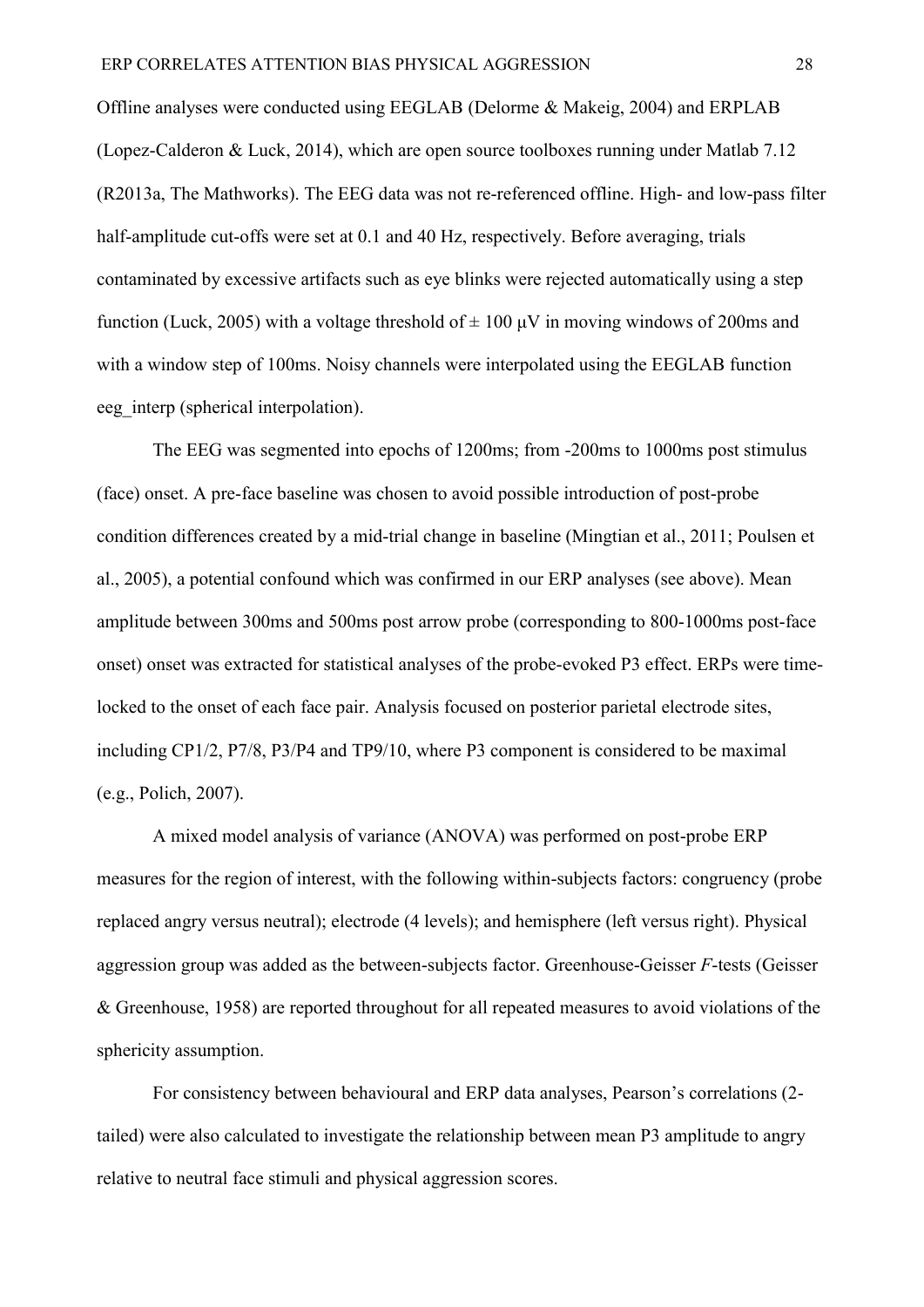#### **Acknowledgments**

Funding sources: This research was supported by a studentship from the University of East Anglia awarded to the first author. It did not receive any grant from funding agencies in the public, commercial, or not-for-profit sectors. Conflicts of interest disclosure: There are no conflicts of interest arising from the research reported in this article.

#### **References**

- Archer, J. (2004). Sex differences in aggression in real-world settings: A meta-analytic review. *Review of General Psychology, 8*(4), 291-322. doi: 10.1037/1089-2680.8.4.291
- Bar-Haim, Y. (2010). Research review: attention bias modification (ABM): A novel treatment for anxiety disorders. *Journal of Child Psychology and Psychiatry*, *51*(8), 859-870. doi: 10.1111/j.1469-7610.2010.02251.x
- Bar-Haim, Y., Lamy, D., Pergamin, L., Bakermans-Kranenburg, M. J., & Van Ijzendoorn, M. H. (2007). Threat-related attentional bias in anxious and nonanxious individuals: A metaanalytic study. *Psychological Bulletin, 133*(1), 1-24. [http://dx.doi.org/10.1037/0033-](http://psycnet.apa.org/doi/10.1037/0033-2909.133.1.1) [2909.133.1.1](http://psycnet.apa.org/doi/10.1037/0033-2909.133.1.1)
- Barnes, L. L., Harp, D., & Jung, W. S. (2002). Reliability generalization of scores on the Spielberger state-trait anxiety inventory. *Educational and Psychological Measurement, 62*(4), 603-618.<https://doi.org/10.1177/0013164402062004005>

Beck, A. T., & Clark, D. A. (1997). An information processing model of anxiety: Automatic and strategic processes. *Behaviour Research and Therapy*, *35*(1), 49-58. [https://doi.org/10.1016/S0005-7967\(96\)00069-1](https://doi.org/10.1016/S0005-7967(96)00069-1)

Bernat, E. M., Hall, J. R., Steffen, B. V., & Patrick, C. J. (2007). Violent offending predicts P300 amplitude. *International Journal of Psychophysiology, 66*(2), 161-167. <https://doi.org/10.1016/j.ijpsycho.2007.03.021>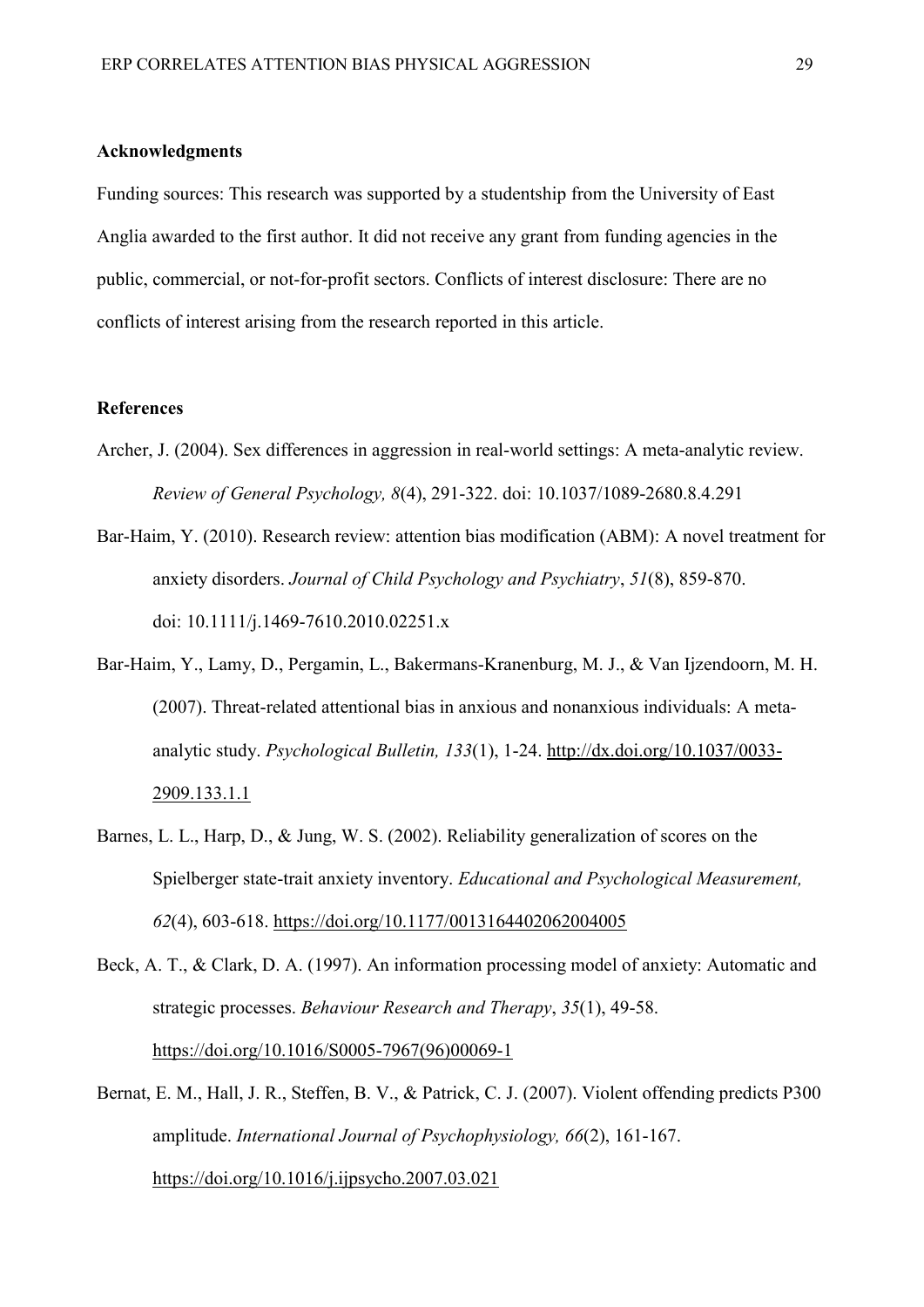- Bertsch, K., Böhnke, R., Kruk, M. R., & Naumann, E. (2009). Influence of aggression on information processing in the emotional Stroop task-an event-related potential study. *Frontiers in Behavioral Neuroscience*, *3*(28), 1-10. <https://doi.org/10.3389/neuro.08.028.2009>
- Bishop, S. J. (2008). Neural mechanisms underlying selective attention to threat. *Annals of the New York Academy of Sciences*, *1129*(1), 141-152. doi: 10.1196/annals.1417.016
- Bowler, J., Hoppitt, L., Illingworth, J., Dalgleish, T., Ononaiye, M., Perez-Olivas, G., & Mackintosh, B. (2017). Asymmetrical transfer effects of cognitive bias modification: Modifying attention to threat influences interpretation of emotional ambiguity, but not vice versa. *Journal of Behavior Therapy and Experimental Psychiatry, 54*, 239-246. <https://doi.org/10.1016/j.jbtep.2016.08.011>
- Bradley, B. P., Mogg, K., Falla, S. J., & Hamilton, L. R. (1998). Attentional bias for threatening facial expressions in anxiety: Manipulation of stimulus duration. *Cognition & Emotion, 12*(6), 737-753.<http://dx.doi.org/10.1080/026999398379411>
- Brugman, S., Lobbestael, J., von Borries, A. K. L., Bulten, B. E. H., Cima, M., Schuhmann, T., ... & Arntz, A. (2016). Cognitive predictors of violent incidents in forensic psychiatric inpatients. *Psychiatry Research*, *237*, 229-237.

<https://doi.org/10.1016/j.psychres.2016.01.035>

Buss, A. H., & Perry, M. (1992). The aggression questionnaire. *Journal of Personality and Social Psychology, 63*(3), 452-459. [http://dx.doi.org/10.1037/0022-3514.63.3.452](http://psycnet.apa.org/doi/10.1037/0022-3514.63.3.452)

Byrne, A., & Eysenck, M. W. (1995). Trait anxiety, anxious mood, and threat detection. *Cognition & Emotion, 9*(6), 549-562.<http://dx.doi.org/10.1080/02699939508408982>

Clarke, P. J., MacLeod, C., & Guastella, A. J. (2013). Assessing the role of spatial engagement and disengagement of attention in anxiety-linked attentional bias: a critique of current paradigms and suggestions for future research directions. *Anxiety, Stress & Coping*, 26(1), 1-19. doi: 10.1080/10615806.2011.638054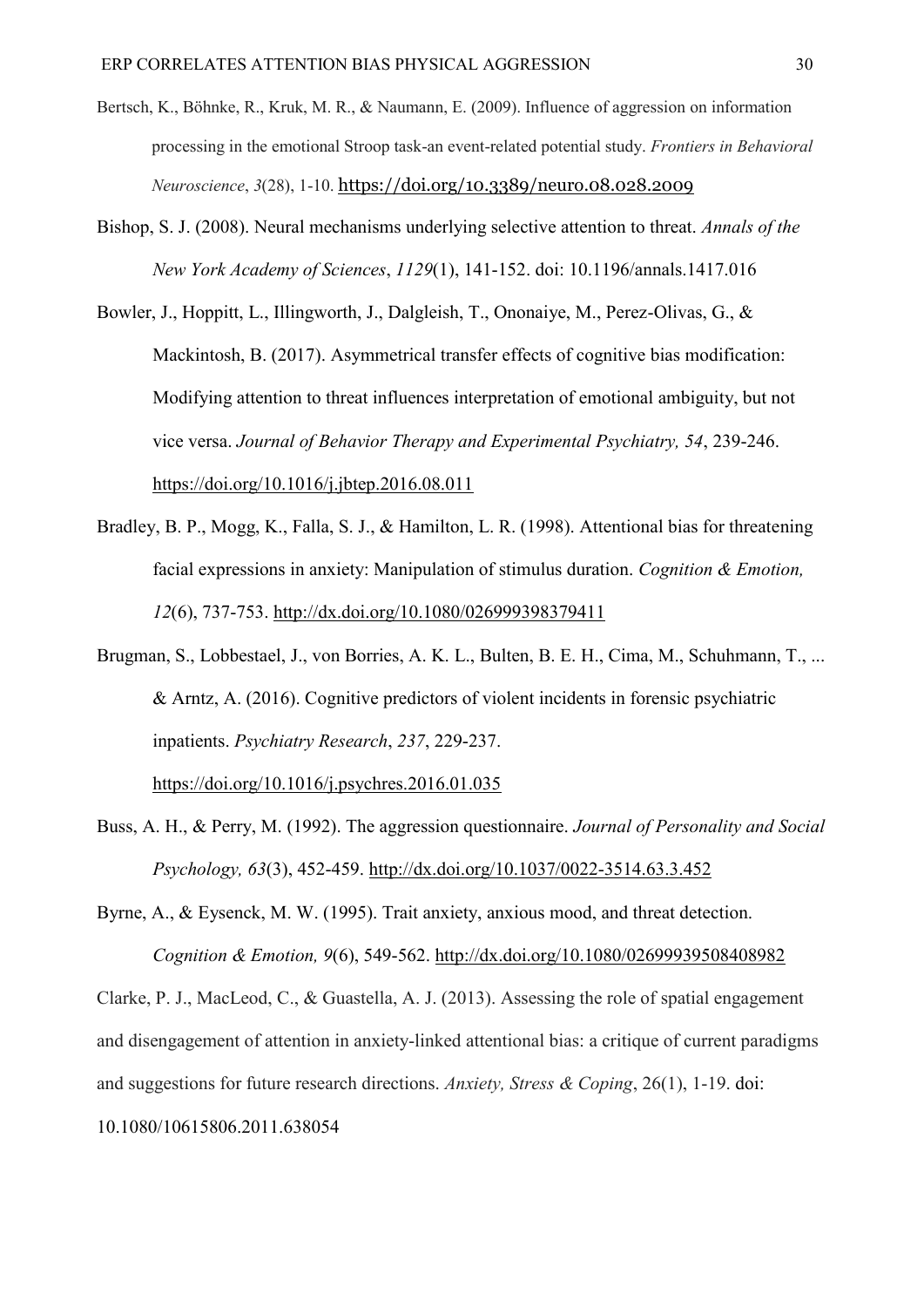- Coccaro, E. F., McCloskey, M. S., Fitzgerald, D. A., & Phan, K. L. (2007). Amygdala and orbitofrontal reactivity to social threat in individuals with impulsive aggression. *Biological Psychiatry*, *62*(2), 168-178. doi: [10.1016/j.biopsych.2006.08.024](https://doi.org/10.1016/j.biopsych.2006.08.024)
- Coles, M. G. H., Smid, H. G. O. M, Scheffers, M. K., & Otten, L. J. (1995). Mental chronometry and the study of human information processing. In Rugg, M. D., & Coles, M. G. H. (Eds.), *Electrophysiology of mind: Event-related brain potentials and cognition* (pp. 86- 131). New York: Oxford University Press. doi: 10.1093/acprof:oso/9780198524168.003.0004
- Combs, D. R., Penn, D. L., Wicher, M., & Waldheter, E. (2007). The Ambiguous Intentions Hostility Questionnaire (AIHQ): a new measure for evaluating hostile social-cognitive biases in paranoia. Cognitive Neuropsychiatry, 12(2), 128-143.
- Crick, N. R., & Dodge, K. A. (1994). A review and reformulation of social informationprocessing mechanisms in children's social adjustment. *Psychological Bulletin, 115*(1), 74-101. [http://dx.doi.org/10.1037/0033-2909.115.1.74](http://psycnet.apa.org/doi/10.1037/0033-2909.115.1.74)
- Davidson, R. J. (1993). Cerebral asymmetry and emotion: Conceptual and methodological conundrums. *Cognition & Emotion*, *7*(1), 115-138.
- Dehghani, M., Sharpe, L., Nicholas, M. (2003). Selective attention to pain-related information is chronic musculo-skeletal pain patients. *Pain, 105*, 37-46. [https://doi.org/10.1016/S0304-](https://doi.org/10.1016/S0304-3959(03)00224-0) [3959\(03\)00224-0](https://doi.org/10.1016/S0304-3959(03)00224-0)
- Delorme, A., & Makeig, S. (2004). EEGLAB: an open source toolbox for analysis of single-trial EEG dynamics including independent component analysis. *Journal of Neuroscience Methods, 134*(1), 9-21. doi: [10.1016/j.jneumeth.2003.10.009](https://doi.org/10.1016/j.jneumeth.2003.10.009)
- Derryberry, D., & Reed, M. A. (2001). 13 A multidisciplinary perspective on attentional control. In Folk, C., & Gibson, B (Eds.), *Attention, distraction, and action: Multiple perspectives on attentional capture* (pp. 325-347). London: Elsevier Science.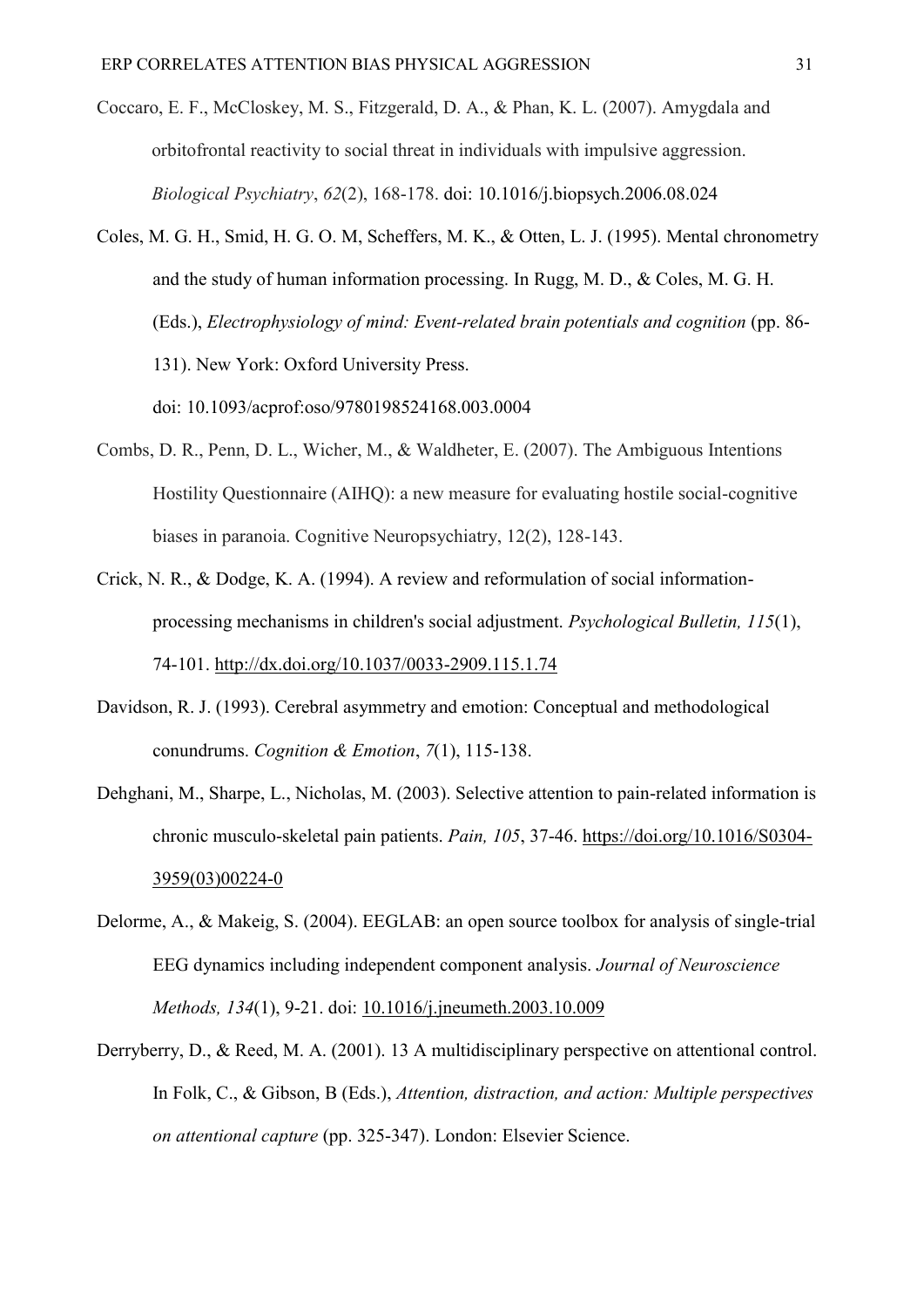- Derryberry, D., & Reed, M. A. (2002). Anxiety-related attentional biases and their regulation by attentional control. *Journal of Abnormal Psychology, 111*(2), 225-236. [http://dx.doi.org/10.1037/0021-843X.111.2.225](http://psycnet.apa.org/doi/10.1037/0021-843X.111.2.225)
- Desimone, R., & Duncan, J. (1995). Neural mechanisms of selective visual attention. *Annual Review of Neuroscience*, *18*(1), 193-222. doi: [10.1146/annurev.ne.18.030195.001205](https://doi.org/10.1146/annurev.ne.18.030195.001205)

Field, A. (2013). *Discovering statistics using IBM SPSS statistics*. London: Sage.

- Gagnon, J., Aubin, M., Emond, F. C., Derguy, S., Bessette, M., & Jolicoeur, P. (2016). Neural mechanisms underlying attribution of hostile intention in nonaggressive individuals: An ERP study. *International Journal of Psychophysiology, 110*, 153-162. <https://doi.org/10.1016/j.ijpsycho.2016.08.007>
- Gagnon, J., Aubin, M., Emond, F. C., Derguy, S., Brochu, A. F., Bessette, M., & Jolicoeur, P. (2017). An ERP study on hostile attribution bias in aggressive and nonaggressive individuals. *Aggressive Behavior, 43*(3), 217-229. https://doi.org/10.1002/ab.21676
- Gao, Y., Raine, A., Venables, P. H., & Mednick, S. A. (2013). The association between P3 amplitude at age 11 and criminal offending at age 23. *Journal of Clinical Child & Adolescent Psychology, 42*(1), 120-130. http://dx.doi.org/10.1080/15374416.2012.719458
- Geisser, S., & Greenhouse, S. W. (1958). An extension of Box's results on the use of the F distribution in multivariate analysis. *The Annals of Mathematical Statistics, 29*(3), 885- 891. doi:10.1214/aoms/1177706545
- Helfritz-Sinville, L. E., & Stanford, M. S. (2015). Looking for trouble? Processing of physical and social threat words in impulsive and premeditated aggression. *The Psychological Record, 65*(2), 301-314. https://doi.org/10.1007/s40732-014-0106
- Judah, M. R., Grant, D. M., Mills, A. C., & Lechner, W. V. (2014). Factor structure and validation of the attentional control scale. *Cognition & Emotion, 28*(3), 433-451. <http://dx.doi.org/10.1080/02699931.2013.835254>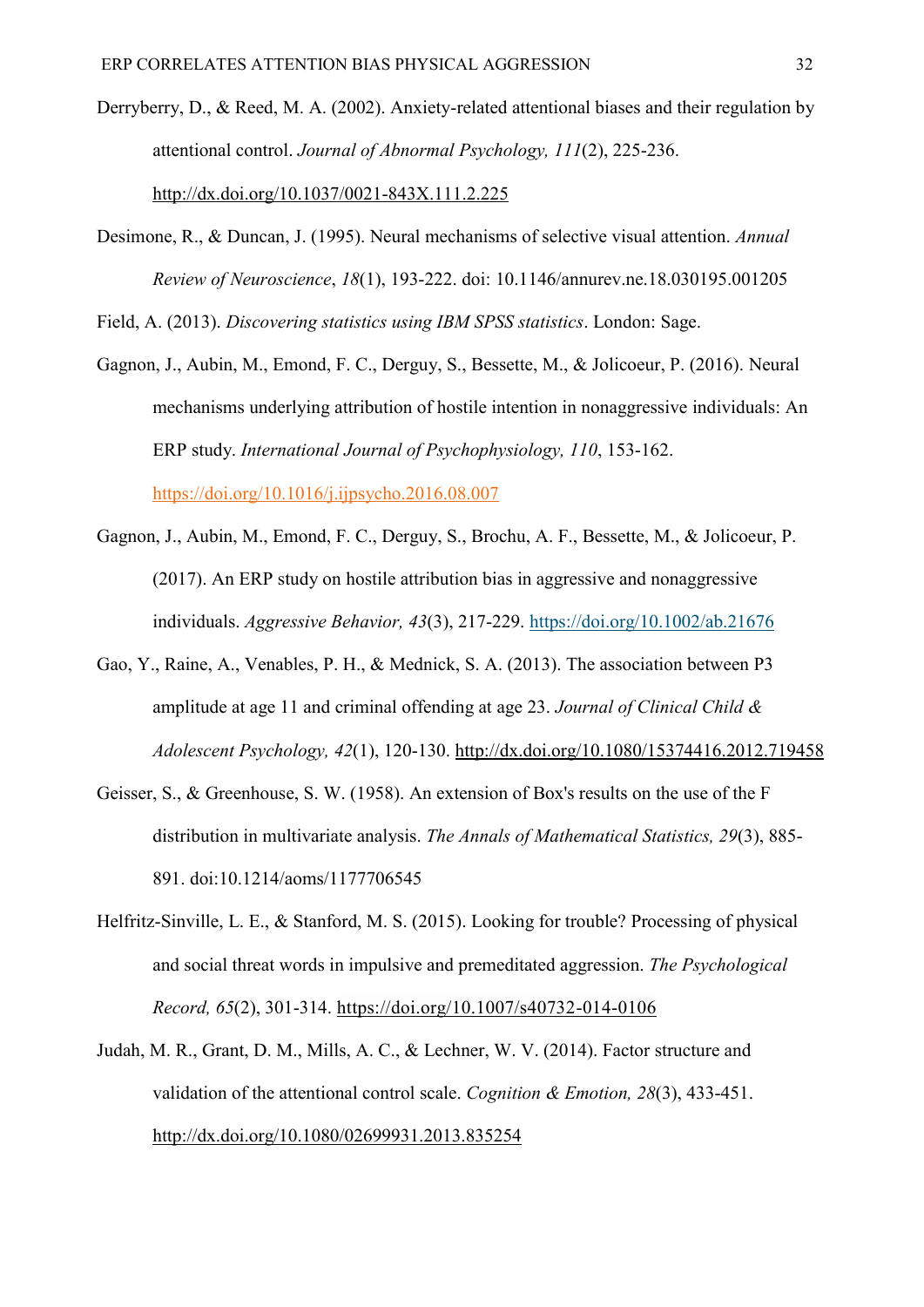- Knight, R. T., Scabini, D., Woods, D. L., & Clayworth, C. C. (1989). Contributions of temporalparietal junction to the human auditory P3. *Brain Research*, *502*(1), 109-116. [https://doi.org/10.1016/0006-8993\(89\)90466-6](https://doi.org/10.1016/0006-8993(89)90466-6)
- Koster, E. H., Crombez, G., Verschuere, B., & De Houwer, J. (2004). Selective attention to threat in the dot probe paradigm: Differentiating vigilance and difficulty to disengage. *Behaviour Research and Therapy*, *42*(10), 1183-1192. <https://doi.org/10.1016/j.brat.2003.08.001>
- Leutgeb, V., Sarlo, M., Schöngassner, F., & Schienle, A. (2015). Out of sight, but still in mind: electrocortical correlates of attentional capture in spider phobia as revealed by a 'dot probe' paradigm. *Brain and Cognition, 93*, 26-34. doi: [10.1016/j.bandc.2014.11.005](https://doi.org/10.1016/j.bandc.2014.11.005)
- Lopez-Calderon, J., & Luck, S. J. (2014). ERPLAB: an open-source toolbox for the analysis of event-related potentials. *Frontiers in Human Neuroscience, 8*, 1-14. doi: [10.3389/fnhum.2014.00213](https://dx.doi.org/10.3389%2Ffnhum.2014.00213)
- Luck, S. J. (2005). *An introduction to the event-related potential technique*. Cambridge, Mass.: MIT Press.
- Ma, D. S., Correll, J., & Wittenbrink, B. (2015). The Chicago face database: A free stimulus set of faces and norming data. *Behavior Research Methods, 47*(4), 1122-1135. doi: [10.3758/s13428-014-0532-5](https://doi.org/10.3758/s13428-014-0532-5)
- MacLeod, C., Mathews, A., & Tata, P. (1986). Attentional bias in emotional disorders. *Journal of Abnormal Psychology, 95*(1), 15-20. [http://dx.doi.org/10.1037/0021-843X.95.1.15](http://psycnet.apa.org/doi/10.1037/0021-843X.95.1.15)
- MacLeod, C., Rutherford, E., Campbell, L., Ebsworthy, G., & Holker, L. (2002). Selective attention and emotional vulnerability: assessing the causal basis of their association through the experimental manipulation of attentional bias. *Journal of Abnormal Psychology, 111*(1), 107-123. [http://dx.doi.org/10.1037/0021-843X.111.1.107](http://psycnet.apa.org/doi/10.1037/0021-843X.111.1.107)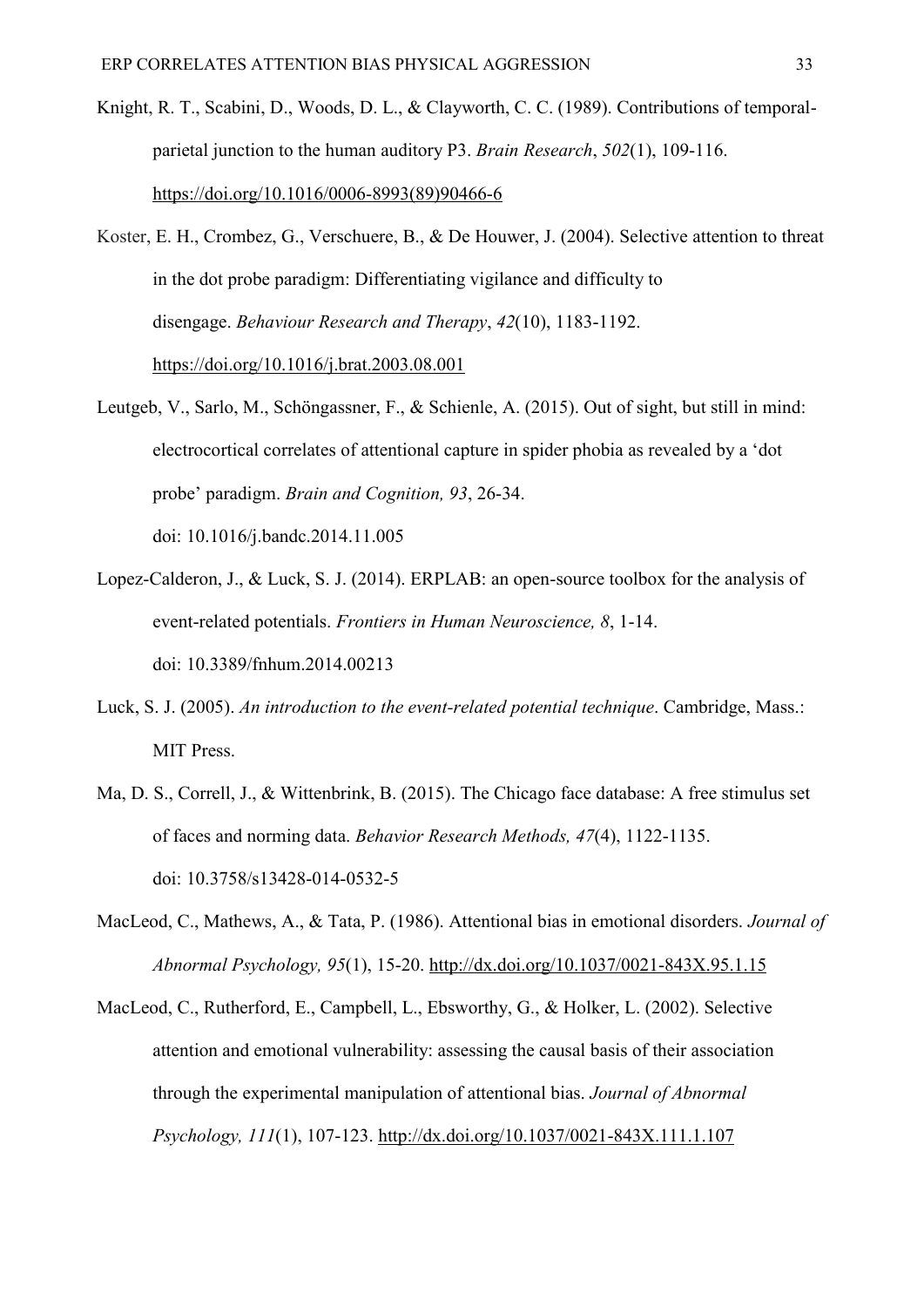- MacNamara, A., Kappenman, E. S., Black, S. R., Bress, J. N., & Hajcak, G. (2013). Integrating behavioral and electrocortical measures of attentional bias toward threat. In: K. C. Barrett, N. A. Fox, G. A. Morgan, D. J. Fidler, & L. A. Daunhauer (Eds.), *Handbook of selfregulatory processes in development: New directions and international perspectives* (pp. 215-242). New York: Psychology Press. doi: 10.4324/9780203080719.ch11
- Maoz, K., Adler, A. B., Bliese, P. D., Sipos, M. L., Quartana, P. J., & Bar-Haim, Y. (2017). Attention and interpretation processes and trait anger experience, expression, and control. *Cognition and Emotion*, 1-12. http://dx.doi.org/10.1080/02699931.2016.1231663

MatLab 7.12. [Computer software]. Natick, MA: The MathWorks, Inc.

- Mellentin, A. I., Dervisevic, A., Stenager, E., Pilegaard, M., & Kirk, U. (2015). Seeing enemies? A systematic review of anger bias in the perception of facial expressions among angerprone and aggressive populations. *Aggression and Violent Behavior, 25*, 373-383. <https://doi.org/10.1016/j.avb.2015.09.001>
- Mingtian, Z., Xiongzhao, Z., Jinyao, Y., Shuqiao, Y., & Atchley, R. A. (2011). Do the early attentional components of ERPs reflect attentional bias in depression? It depends on the stimulus presentation time. *Clinical Neurophysiology*, *122*(7), 1371-1381. doi: 10.1016/j.clinph.2010.09.016.
- Mogg, K., Bradley, B. P., Millar, N., & White, J. (1995a). A follow-up study of cognitive bias in generalized anxiety disorder. *Behaviour Research and Therapy*, *33*(8), 927-935. [https://doi.org/10.1016/0005-7967\(95\)00031-R](https://doi.org/10.1016/0005-7967(95)00031-R)
- Mogg, K., Bradley, B. P., Williams, R., & Mathews, A. (1993). Subliminal processing of emotional information in anxiety and depression. *Journal of Abnormal Psychology, 102*, 304-311. [http://dx.doi.org/10.1037/0021-843X.102.2.304](http://psycnet.apa.org/doi/10.1037/0021-843X.102.2.304)
- Mogg, K., Bradley, B. P., & Williams, R. (1995b). Attentional bias in anxiety and depression: the role of awareness. *British Journal of Clinical Psychology, 34*, 17-36. doi: 10.1111/j.2044-8260.1995.tb01434.x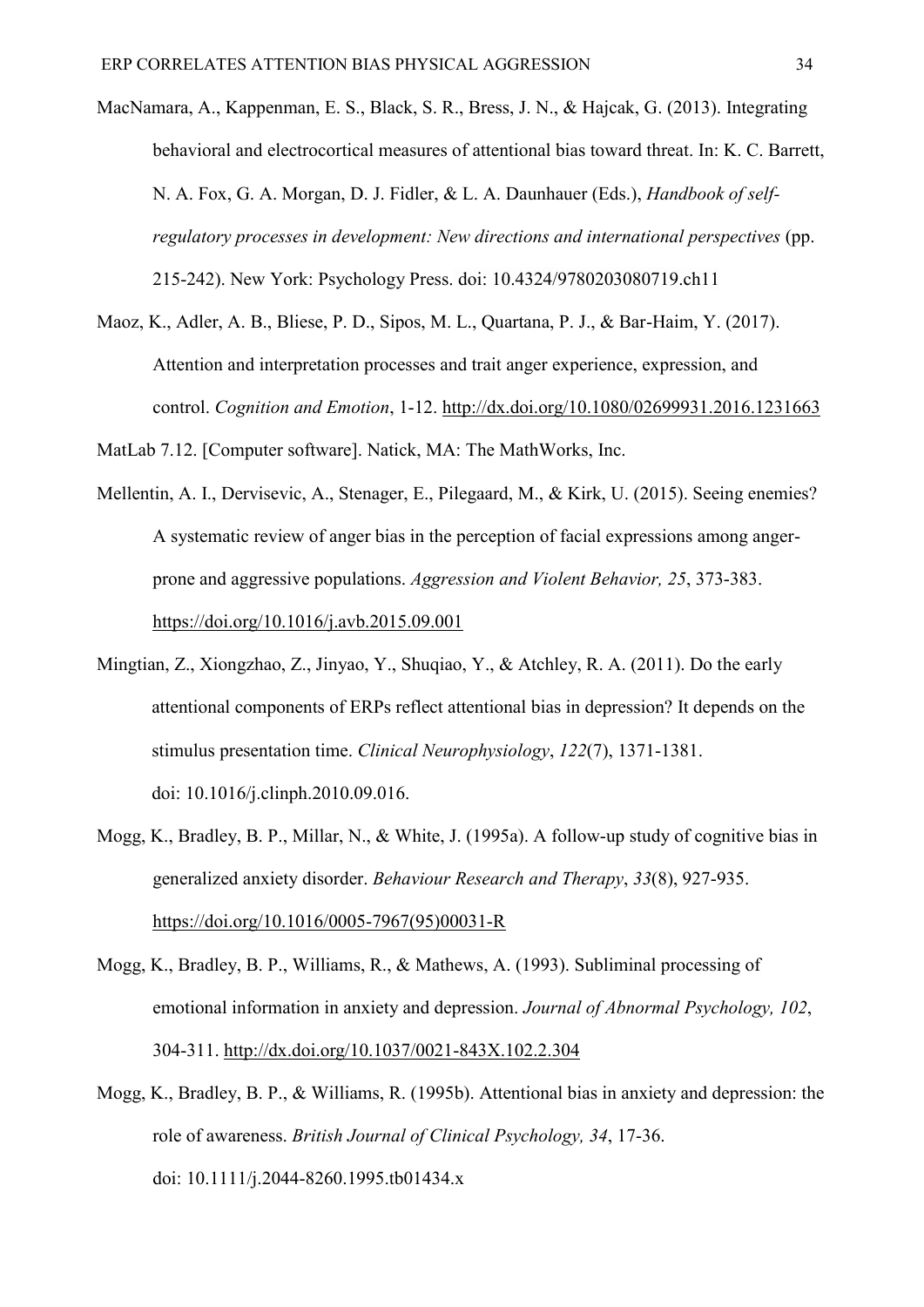- Mogg, K., & Bradley, B. P. (1998). A cognitive-motivational analysis of anxiety. *Behaviour Research and Therapy*, *36*(9), 809-848. [https://doi.org/10.1016/S0005-7967\(98\)00063-1](https://doi.org/10.1016/S0005-7967(98)00063-1)
- Mogg, K., & Bradley, B. P. (2002). Selective orienting of attention to masked threat faces in social anxiety. *Behaviour Research and Therapy*, *40*(12), 1403-1414.
- Mogoaşe, C., David, D., & Koster, E. H. (2014). Clinical efficacy of attentional bias modification procedures: An updated metaanalysis. *Journal of Clinical Psychology*, *70*(12), 1133-1157. doi: 10.1002/jclp.22081
- Muris, P., van der Pennen, E., Sigmond, R., & Mayer, B. (2008). Symptoms of anxiety, depression, and aggression in non-clinical children: Relationships with self-report and performance-based measures of attention and effortful control. *Child Psychiatry and Human Development, 39*(4), 455-467. doi: [10.1007/s10578-008-0101-1](https://doi.org/10.1007/s10578-008-0101-1)
- Palermo, R., & Rhodes, G. (2007). Are you always on my mind? A review of how face perception and attention interact. *Neuropsychologia*, 45(1), 75-92. doi: [10.1016/j.neuropsychologia.2006.04.025](https://doi.org/10.1016/j.neuropsychologia.2006.04.025)
- Patrick, C. J. (2008). Psychophysiological correlates of aggression and violence: An integrative review. *Philosophical Transactions of the Royal Society B: Biological Sciences*, *363*(1503), 2543-2555. doi: 10.1098/rstb.2008.0028
- Polich, J. (2007). Updating P300: An integrative theory of P3a and P3b. *Clinical Neurophysiology, 118*(10), 2128-2148. doi: [10.1016/j.clinph.2007.04.019](https://doi.org/10.1016/j.clinph.2007.04.019)
- Posner, M. I. (1980). Orienting of attention. *Quarterly Journal of Experimental Psychology*, 32(1), 3-25. [https://doi.org/10.1080/00335558008248231](https://doi.org/10.1080%2F00335558008248231)
- Poulsen, C., Luu, P., Davey, C., & Tucker, D. M. (2005). Dynamics of task sets: evidence from dense-array event-related potentials. *Cognitive Brain Research*, *24*(1), 133-154. https://doi.org/10.1016/j.cogbrainres.2005.01.008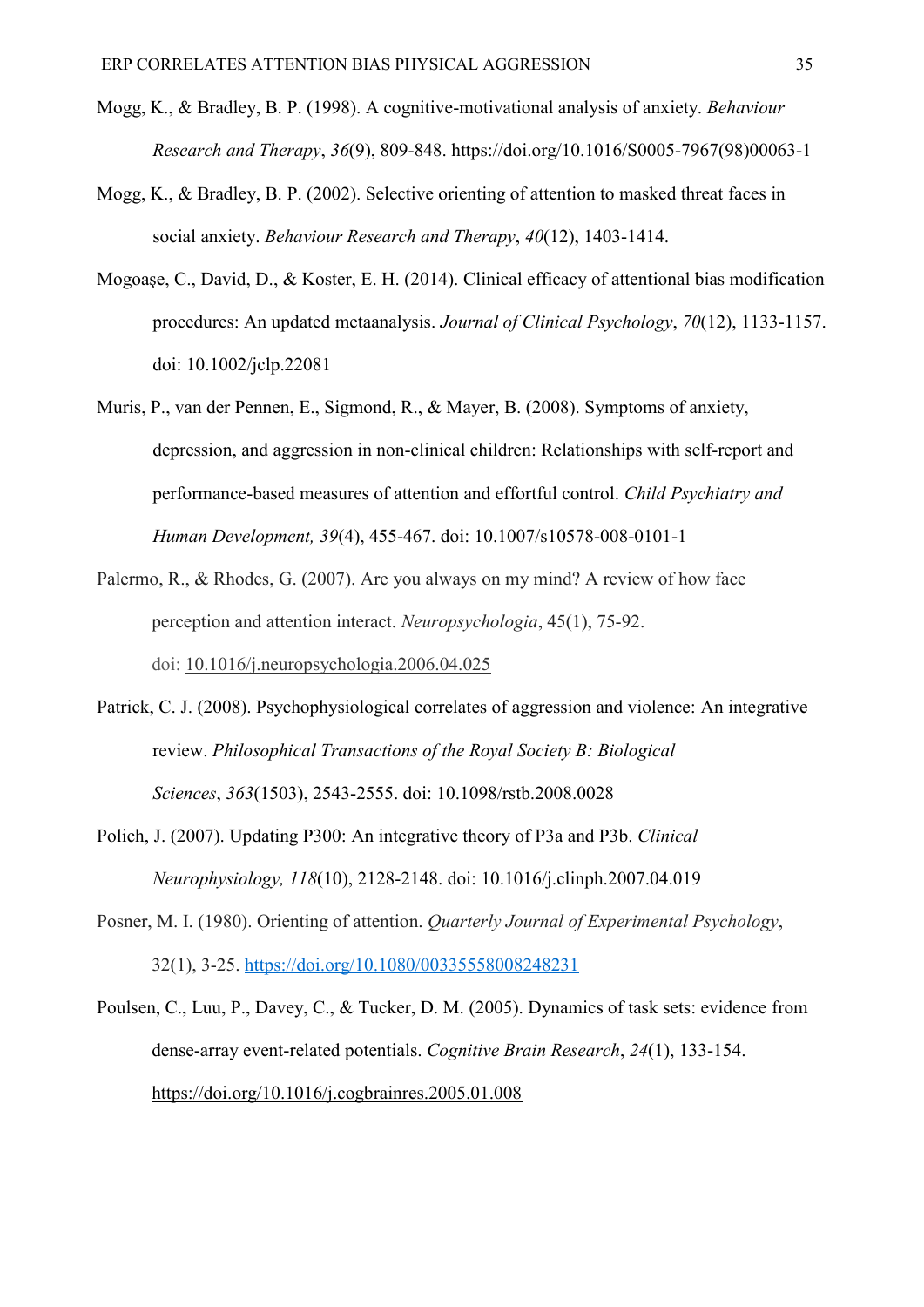- Pourtois, G., Grandjean, D., Sander, D., & Vuilleumier, P. (2004). Electrophysiological correlates of rapid spatial orienting towards fearful faces. *Cerebral Cortex*, *14*(6), 619-633. <https://doi.org/10.1093/cercor/bhh023>
- Sass, S. M., Evans, T. C., Xiong, K., Mirghassemi, F., & Tran, H. (2017). Attention training to pleasant stimuli in anxiety. *Biological Psychology, 122*, 80-92. <https://doi.org/10.1016/j.biopsycho.2016.03.003>
- Schneider, W., Eschman, A., & Zuccolotto, A. (2002). *E-Prime: User's guide*: Psychology Software Incorporated.
- See, J., MacLeod, C., & Bridle, R. (2009). The reduction of anxiety vulnerability through the modification of attentional bias: a real-world study using a home-based cognitive bias modification procedure. *Journal of Abnormal Psychology*, *118*(1), 65. doi: [10.1037/a0014377](https://doi.org/10.1037/a0014377)
- Shulman, G. L., Pope, D. L., Astafiev, S. V., McAvoy, M. P., Snyder, A. Z., & Corbetta, M. (2010). Right hemisphere dominance during spatial selective attention and target detection occurs outside the dorsal frontoparietal network. *Journal of Neuroscience*, *30*(10), 3640- 3651. https://doi.org/10.1523/JNEUROSCI.4085-09.2010
- Smith, P., & Waterman, M. (2003). Processing bias for aggression words in forensic and nonforensic samples. *Cognition & Emotion, 17*(5), 681-701. <http://dx.doi.org/10.1080/02699930302281>
- Spielberger, C. D., Jacobs, G. A., Russell, S., & Crane, R. S. (1983). Assessment of anger: The state-trait anger scale. In J. N. Butcher & C. D. Spielberger (Eds.), *Advances in personality assessment* (Vol. 2, pp. 52-76). Hillsdale, NJ: Erlbaum.
- Strack, F., & Deutsch, R. (2004). Reflective and impulsive determinants of social behavior. *Personality and Social Psychology Review*, *8*(3), 220-247. doi: [10.1207/s15327957pspr0803\\_1](https://doi.org/10.1207/s15327957pspr0803_1)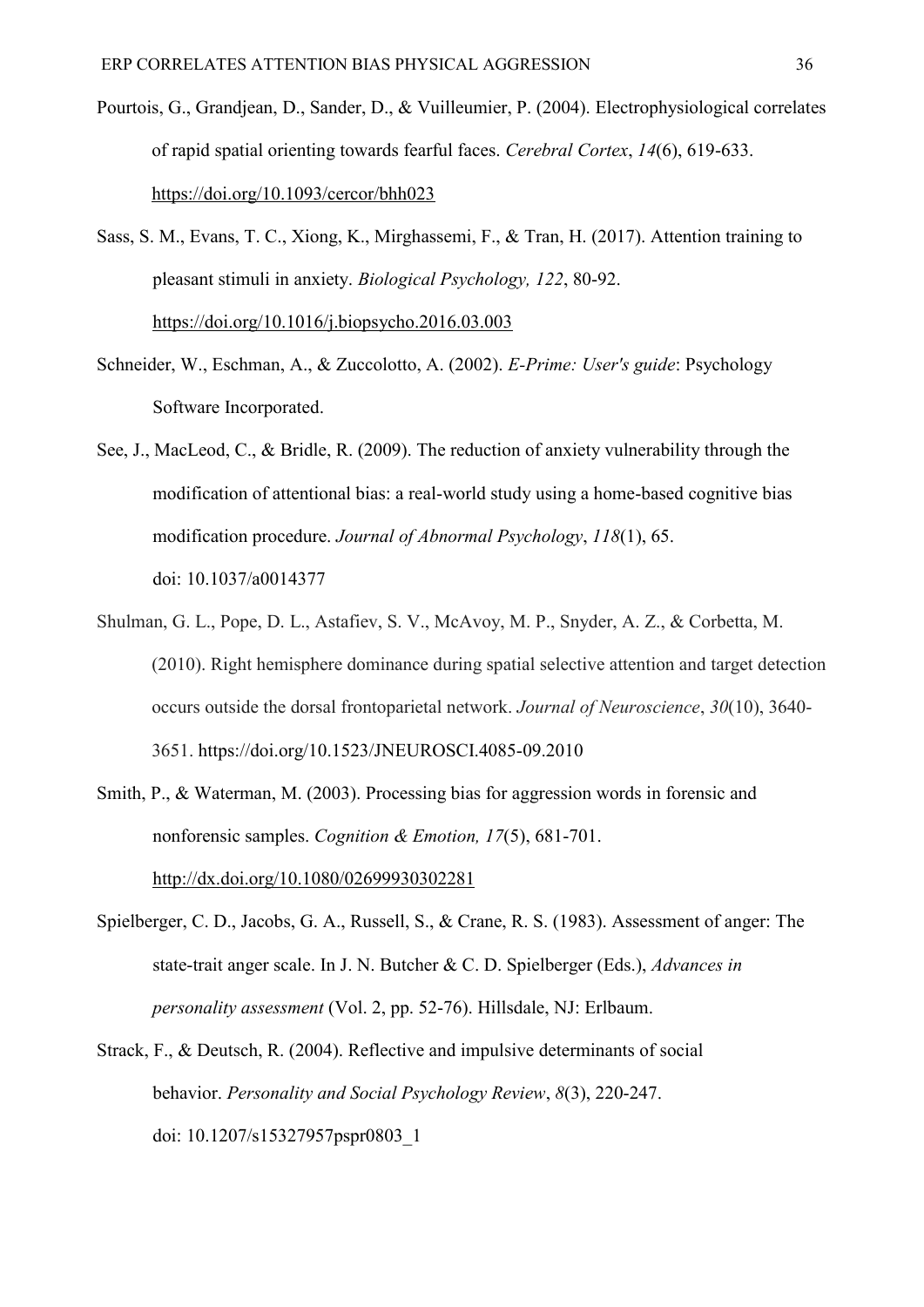- Surguy, S. M., & Bond, A. J. (2006). P300 to emotionally relevant stimuli as an indicator of aggression levels. *Aggressive Behavior, 32*(3), 253-260. doi: 10.1002/ab.20124
- Qualtrics software, Version [October, 2015]. Copyright © [2017] Qualtrics. Qualtrics and all other Qualtrics product or service names are registered trademarks or trademarks of Qualtrics, Provo, UT, USA. http://www.qualtrics.com
- Tabachnick, B. G., & Fidell, L. S. (2013). *Using multivariate statistics*: Pearson Education.
- Tarry, H., & Emler, N. (2007). Attitudes, values and moral reasoning as predictors of delinquency. *British Journal of Developmental Psychology, 25*(2), 169-183. doi: 10.1348/026151006X113671
- van Dinteren, R., Arns, M., Jongsma, M. L., & Kessels, R. P. (2014). P300 development across the lifespan: A systematic review and meta-analysis. *PLoS ONE, 9*(2), e87347
- Verleger, R., Heide, W., Butt, C., & Kömpf, D. (1994). Reduction of P3 b in patients with temporo-parietal lesions. *Cognitive Brain Research*, *2*(2), 103-116. [https://doi.org/10.1016/0926-6410\(94\)90007-8](https://doi.org/10.1016/0926-6410(94)90007-8)
- Verwoerd, J., de Jong, P. J., & Wessel, I. (2008). Low attentional control and the development of intrusive memories following a laboratory stressor. *Journal of Psychopathology and Behavioral Assessment, 30*(4), 291-297. https://doi.org/10.1007/s10862-008-9080-6
- Whelan, R. (2008). Effective analysis of reaction time data. *The Psychological Record*, *58*(3), 475. https://doi.org/10.1007/BF03395630
- White, L. K., Suway, J. G., Pine, D. S., Bar-Haim, Y., & Fox, N. A. (2011). Cascading effects: The influence of attention bias to threat on the interpretation of ambiguous information. *Behaviour Research and Therapy, 49*(4), 244-251. <https://doi.org/10.1016/j.brat.2011.01.004>
- Wiers, R. W., Gladwin, T. E., Hofmann, W., Salemink, E., & Ridderinkhof, K. R. (2013). Cognitive bias modification and cognitive control training in addiction and related